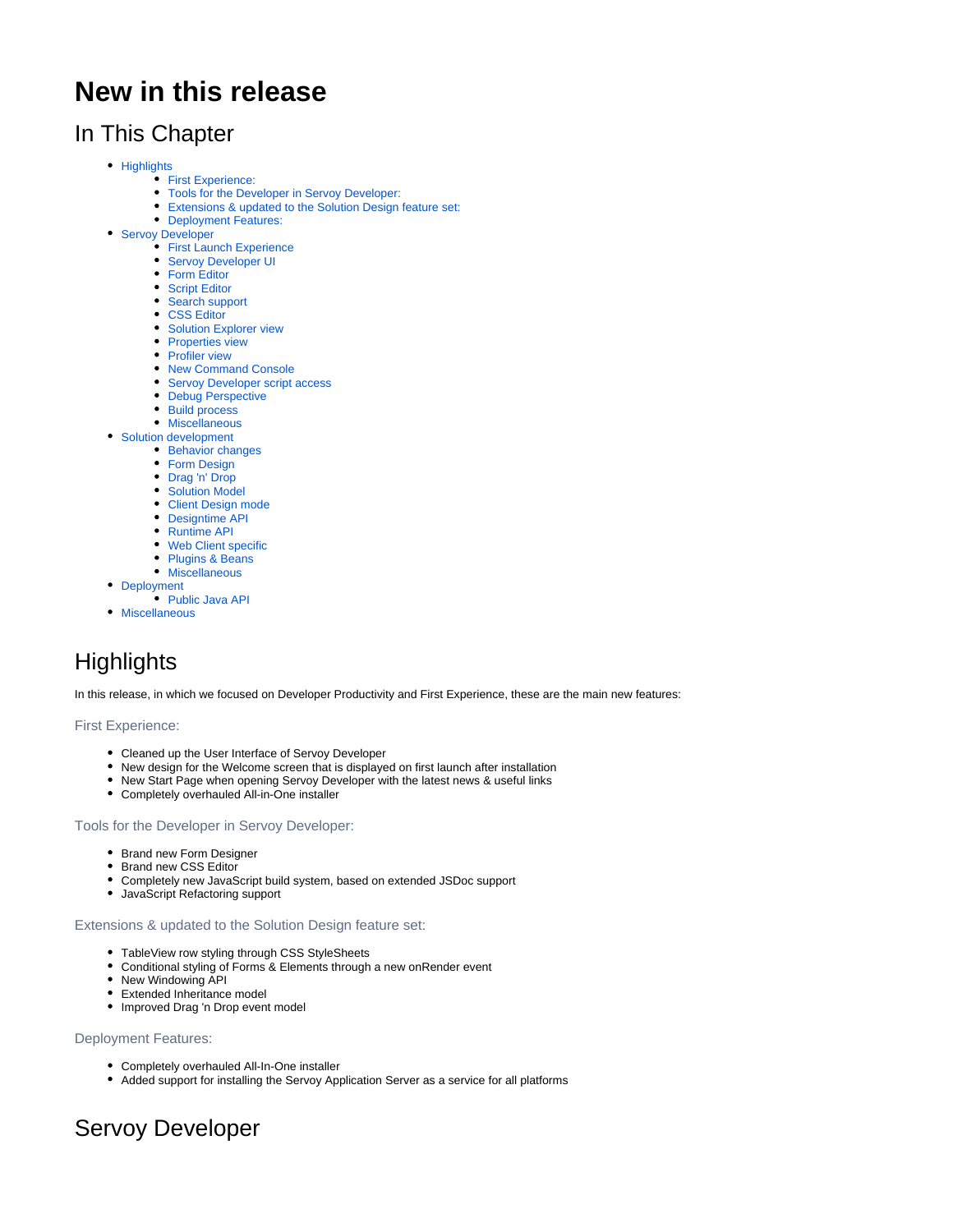## First Launch Experience

• Servoy Developer will launch maximized on first launch

# <span id="page-1-0"></span>Servoy Developer UI

- CVS team support has been removed (can be added again when needed through standard Eclipse update mechanism)
- Java related features of Eclipse have been hidden from view
- Toolbars related to Form editing have been inlined into the Form Editor
- Added Color/font chooser Toolbar
- Reordered default toolbar positions to achieve a more steady ToolBar when switching between different types of Editors
- Preferences:
	- Made then "Window > Preferences > Servoy > Team settings" all selected by default
	- Removed "Window > Preferences > Servoy > Services" as they are not relevant within Servoy Developer
	- Removed the obsolete "Window > Preferences > JavaScript > Console" preference page
- Hidden several not usefull MenuItems, like File > Convert line Delimiters ....
- Moved MenuItems from Elements menu under the Actions Menu on the MenuBar
- Moved the Debug Client Launch MenuItems from the Actions menu to the Run menu
- Removed custom "New Form" option in the main toolbar and moved the New .... options into the default Eclipse mechanism for "New ..."
- operations (File > New or New button on toolbar or Alt-Shift-N keyboard shortcut)
- Removed Classic Search view: Search can be triggered through keyboard shortcuts as well as though buttons in the main toolbar area and the menubar
- Renamed "Profiler View" to just "Profiler"
- Hidden the Profiler view by default (Can be added through Window > Show view > Other > Servoy > Profiler)
- Hidden Console view by default: gets added automatically when starting a Debug Client
- Moved Tasks view next to Bookmarks view
- Improved enabling/disabling of Solution Explorer nodes, menuItems & ToolBar buttons based on the current context, for example the enabled state of the Debug Client launch buttons
- Better visual feedback on which nodes are enabled/disabled in the Solution Explorer
- Cleaned up and aligned the Context menu's of the Form and Method Editors, to show only relevant entries and to follow the same menuitem order
- Removed the obsolete Script Debug Log view

# <span id="page-1-1"></span>Form Editor

The Form Editor in Servoy 6 has gotten a major overhaul. The main new features are a configurable Palette, Alignment Guides for placing, moving & resizing elements and many keyboard shortcuts for new and existing functions. Also the Form editing toolbars have been inlined into the editor, instead of being part of the main toolbar area.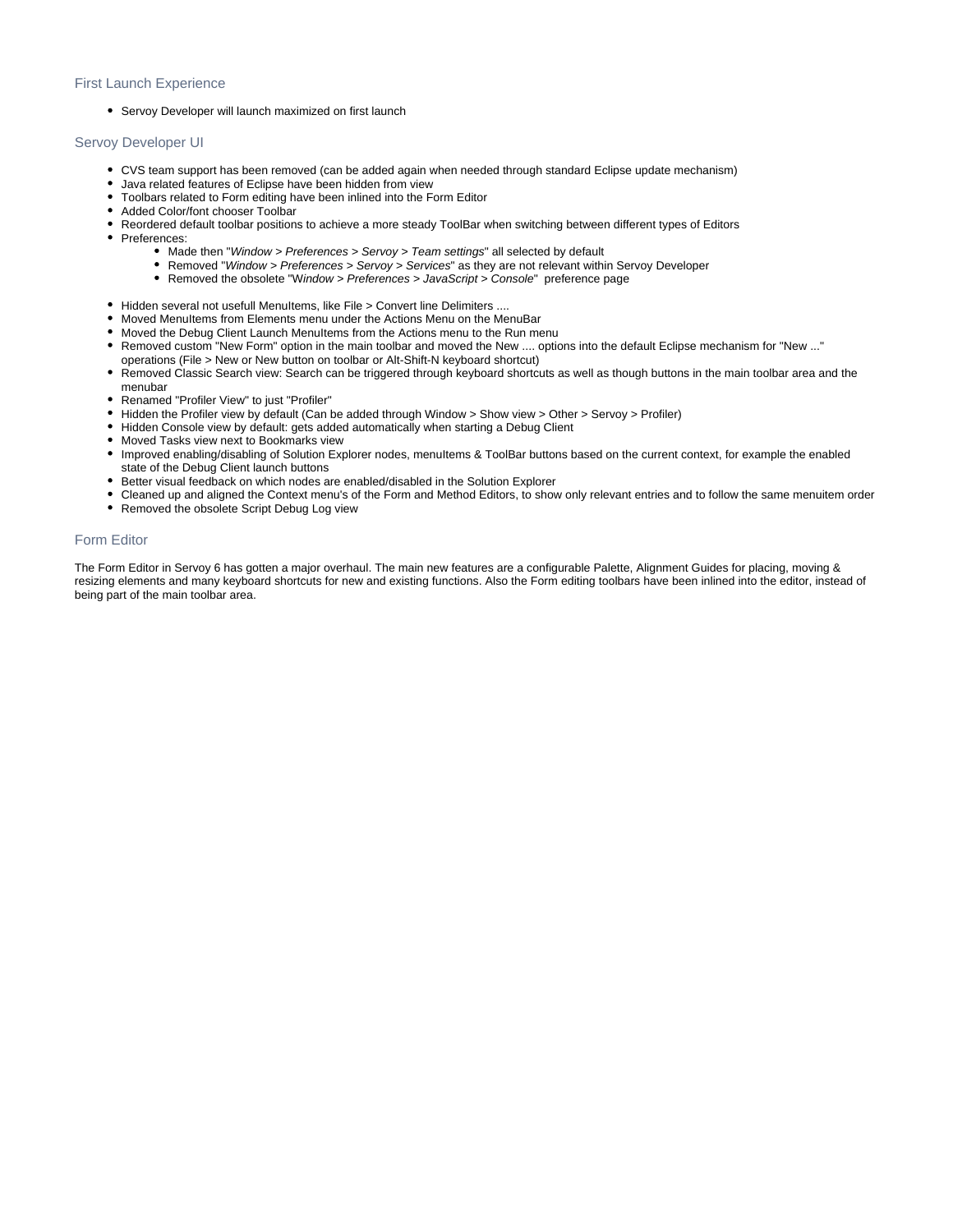

### **Palette**

- Supports Drag 'n' Drop of elements
- Supports "click select click place" way of placing elements
- Supports placing the same element multiple times by holding down the Control-key while 'click select click place' items from the Palette
- Servoy-aware beans automatically show up in a "Servoy Beans drawer"
- Java Swing components (JXxxx-named beans) are in a separate drawer, hidden by default
- Templates automatically show up in the Templates drawer
- $\bullet$ Templates can be applied to existing elements while dragging by dropping them while hovering over existing elements in the Form Editor. Use Co ntrol modifier to do a place, instead of an apply
- The content, display and behavior of Palette is fully customizable:
	- New drawers can be created from Templates
	- Order of drawers and elements can be altered,
	- Drawers and elements can be made visible or hidden.
- The Palette can be inlined in the Form Editor (by default) or can be added to the Perspective as a regular view. In the latter case, the Palette will be automatically removed from the Form Editor. When the view is removed from the Perspective, the Palette will appear in the Form Editor again automatically.
	- Newly created elements have better defaults settings for their properties
		- Containers (Tabpanel, Tabless Panel & Split Pane) are transparent by default (so the transparency setting of the form controls the bahavior)
			- Checkbox & RadioButton fields transparent by default
		- Default size of TextArea HTMLArea & RTFArea
		- Media field disabled by default
		- HTMLArea and RTFArea not editable by default

### **Alignment Guides**

The Form Editor in Servoy 6 provides a sophisticated mechanism for aligning newly placed, moved or resized elements. The snapping to grid and the display of the grid have been disabled by default in favor of the new alignment guide functionality.

The new alignment snapping guides are like the grid snapping guides, but the snapping is not based on a fixed grid, but on proximity to existing elements of the Form and/or the Form edges.

The snapping guides offer three configurable offsets (which both work vertically and horizontally) based on proximity to other elements and Form edges and one configurable indentation size based on proximity to another element.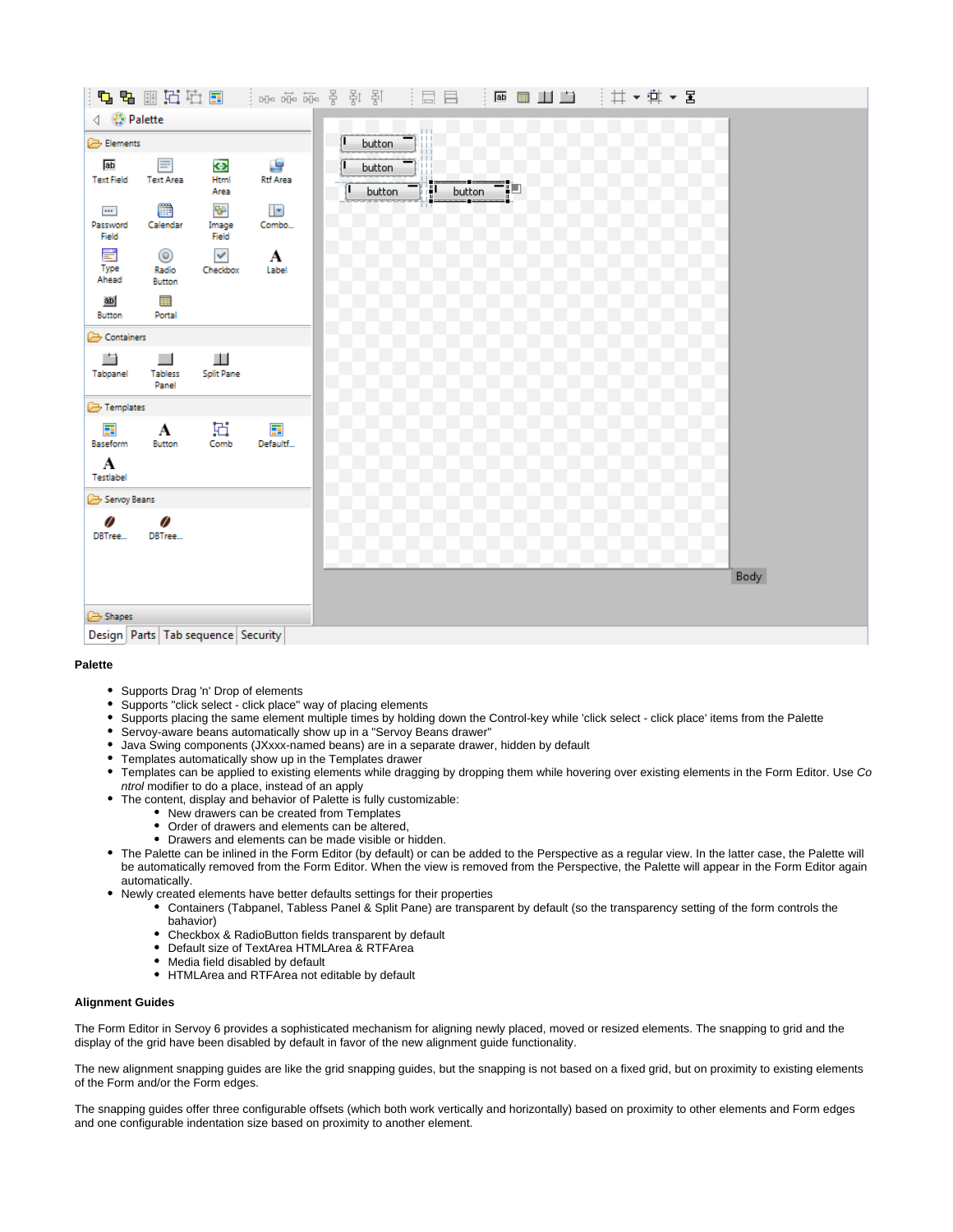Optionally, Smart Anchoring can be turned on: Smart Anchoring will automatically set the anchoring properly when aligning an element to one of more edges of the Form



The color of the indicators can be configured through the Form Editor preferences (Window > Preferences > Servoy > Form Editor)

### **Custom Guides**

It is also possible to create custom snapping guides by right-clicking one of the rulers (The rulers must be showing). These custom guides are temporary and only for the Form Editor on which they were created. A custom guide can be removed by selecting it in the Ruler and pressing Delete.

### **Anchoring Feedback**

Also added is a click-able Anchoring feedback area on selected element. Clicking the feedback icon pops up a menu with options to quickly set the anchoring options



The feedback are on the selected element provides visual feedback on how the element is anchored. Examples:



### **Same Width/Same Height functionality**

New functionality has been added to make multiple elements have the same width and/or height. When two or more elements are selected, the Same Width and Same height functionality gets enabled:

- Available as buttons on the toolbar
- Available as entries in the context menu of the Form Editor
- $\bullet$ Available as keyboard shortcuts (Shift-W & Shift-H)

When invoked, all elements get the same height and/or width as the element that was selected first.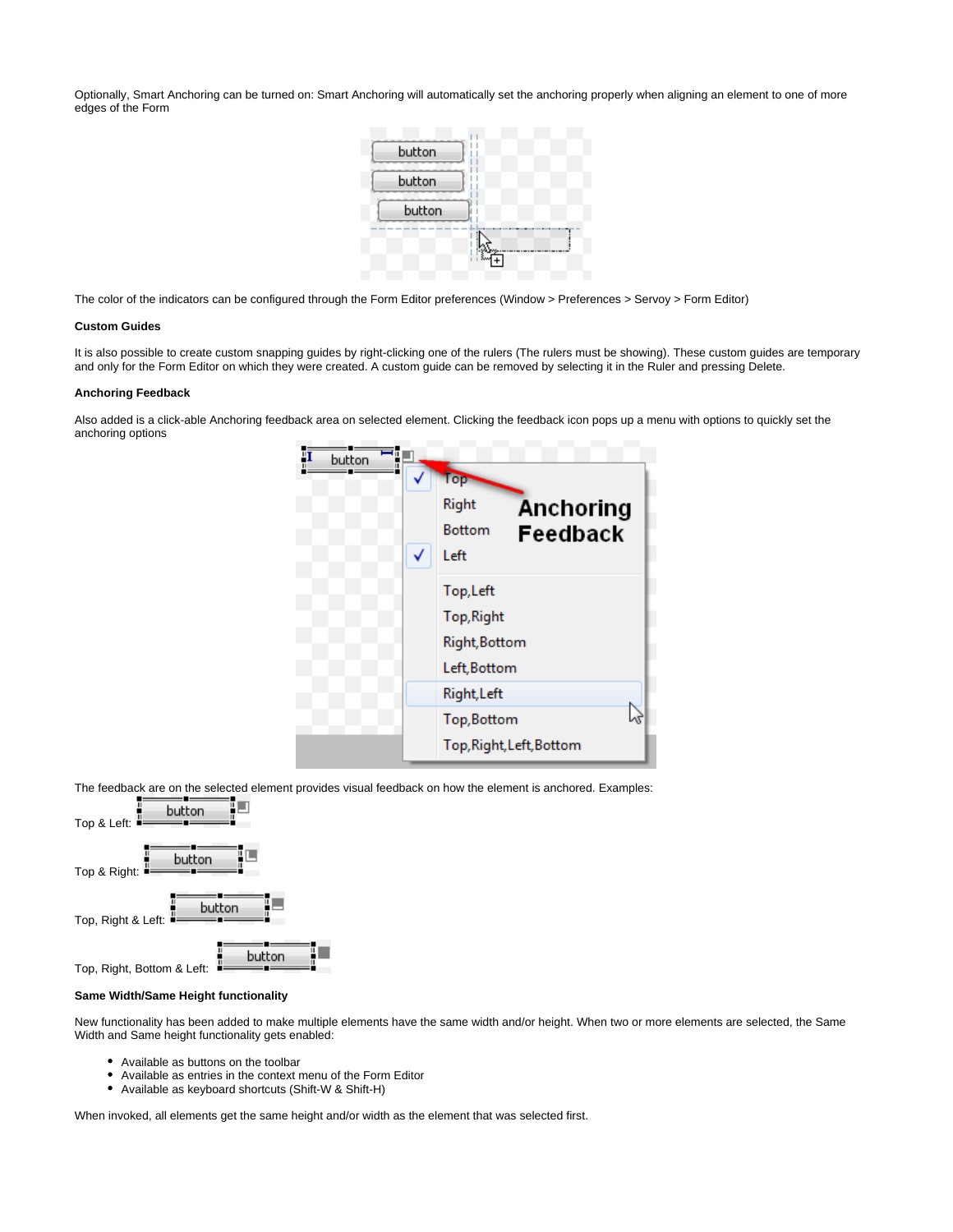When an element gets selected, all elements on the form that have the same width/height as the selected element also get a decorator to show that they have the same width/height as the selected element:



The feedback indicators can be enabled or disabled, see Misc. The color of the indicators can be configured through the Form Editor preferences (Window > Preferences > Servoy > Form Editor)

### **Keyboard shortcuts**

The following keyboard shortcuts have been added:

- Send to Back/Bring to Front (resp. Control+] & Control+[beta<sup>1</sup>
- Send backwards/Bring forward (resp. ] and [)  $\bullet$
- $\bullet$ Group/Ungroup (resp. Control+G & Control+U)
- Same Height/Same Width (resp. Shift+H & Shift+W)
- Anchoring Top Right Bottom Left (resp. Shift+-, Shift+\*, Shift++ & Shift+/)
- Big step move (Control+Alt+Arrow keys)
- Big step resize (Shift+Alt+Arrow keys)

### **New Form wizard**

- Previously used template will be remembered
- The Templates list will be filtered on Templates that contain form definitions (thus Templates created based on only a selection of Elements will be excluded)
- If a Template is selected and the StyleSheet property of the Form on which the Template was based is set, the StyleSheet property will be set

#### **Misc.**

- Created dedicated Group & Layout toolbars
- Improved visual feedback while resizing/moving elements using the keyboard
- When placing fields through the "Place Field wizard" button in the Toolbar of the Form Editor, the fields are placed in the order in which the dataproviders were selected in the "Select Data Providers" dialog
- Added a setting to sort the dataproviders that are columns from a Table in the order in which they are defined in the database (Window > Preferences > Servoy > Wizard options)
- **Better placement of horizontally placed fields through the "Place Field Wizard" button in the Toolbar of the Form Editor**
- The value of the Alignment Guide > Small Offset preference is used for the distance between the elements in the "Leftward" and "Upward" distribution actions
- Added option to toggle the display of the Rulers (default: on)
- Added option to toggle the display of "Page break" lines (default: off)
- Added option to toggle the visibility of inherited elements that don't have any overridden properties (default: show)
- Added the drawing of the Form border
- Offset the Form inside the editor viewport, for drawing the Form Border
- Visual feedback of Forms being transparent
- Elements marked as invisible are displayed semi-transparent
- Elements marked as invisible do not generate an "Element in form "...." is outside the bounds of form." builder marker when placed horizontally outside the bounds of the form
- Added "Element Placement Guide Options" shortcut on the toolbar to quickly toggle the Alignment mechanism to use for the current editor: • None
	- Grid Guides
	- Alignment Guides (default)
- Added "Visual Feedback Options" shortcut on the Toolbar to toggle the Form Editor feedback preferences for the current editor:
	- Selected Element Anchoring Indicator (default = true)
	- Selected Element Alignment Indicator (default = true)
	- Selected Element Same Size Indicator (default = true)
	- $\bullet$ Grid (default = false)
	- Page Breaks
	- Rulers
- Added support for quick pan of viewport using SpaceBar+MouseDown+MouseMove (allows for quick scrolling the viewport if the Form is larger than the Form Editor area)
- Added forced lasso select for layered elements through Shift modifier when starting the select using the mouse
- Added preference for the lasso select mechanism: the ability to toggle between the mode where only elements that are fully enclosed by the lasso are selected, or any element which is partly within the lasso is selected
- Form part height can be set by double-clicking the part label
- Form parts can be resized using the keyboard
- When resizing Form parts using the mouse, if the Control modifier is pressed while the resize takes place, anchored elements also are resized based on their anchoring settings
- Form (parts) can be resized using the mouse by dragging their edges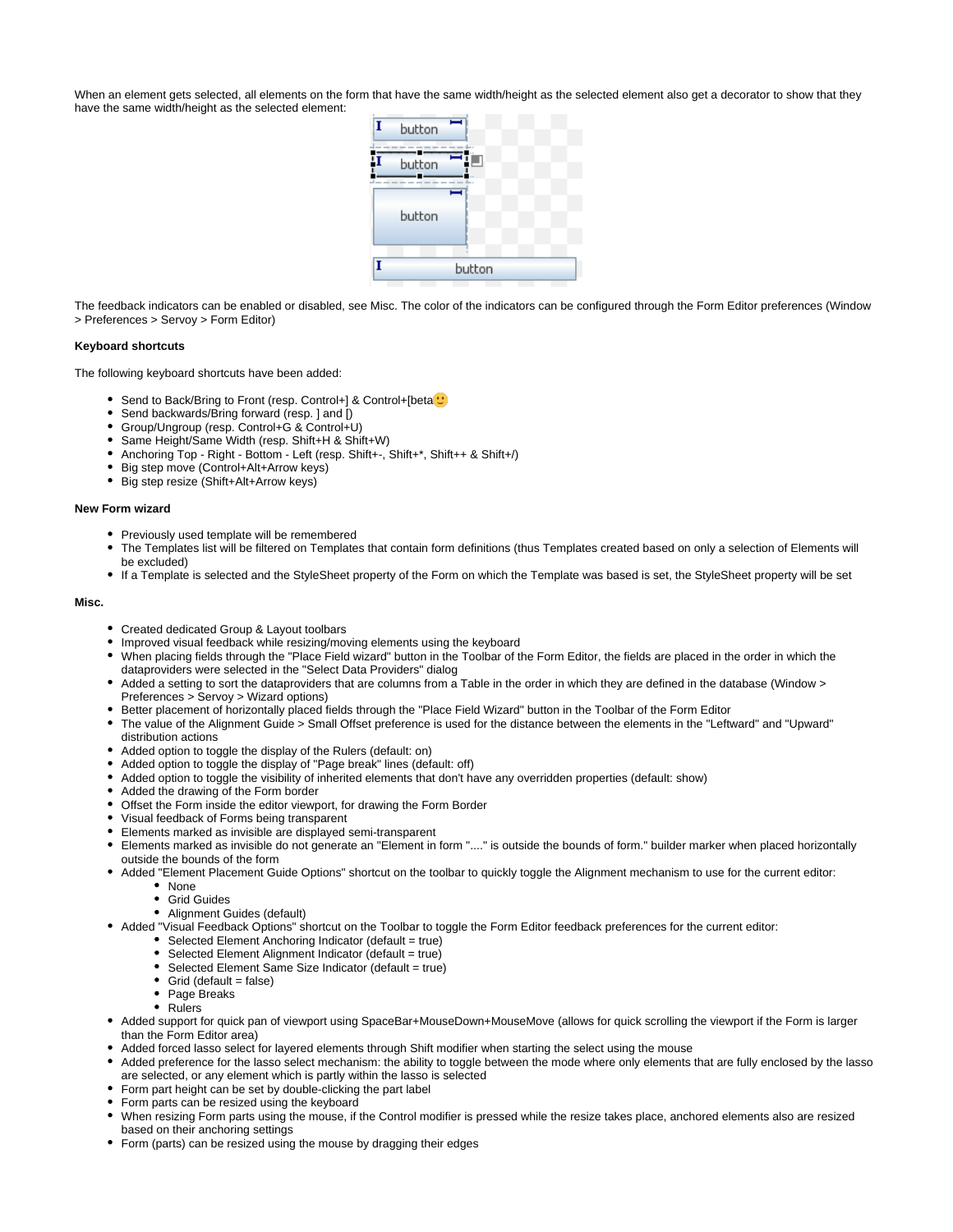- Form and Form Part can be resized in both dimensions at the intersection of the Form's right edge and the Form part bottom edge
- While hovering over the Form part label, a vertical resize cursor is shown
- Added location (x & y and x1 & y1) and size feedback in the status bar of Servoy Developer for the selected element
- Added "Revert Form" option to Context menu of the Form Editor, to undo all changes since the last Save at once (No undo possible!)
- Added "Preferences" option in the Context menu of the Form Editor
- Reorganized entries in the Context menu, including grouping related action into submenu's
- When pressing the Tab key while focus is on an element in the Form Editor, the next element in the tab sequence is selected
- The preferred size of beans is used when placing beans on a Form
- Support for dragging Forms from the Solution Explorer directly onto a Form in the Form Editor. The dragged Form can be dropped on existing container elements (TabPanel, SPlitPane or TablessPanel) or straight onto the Form in the Form Editor, in which case a new TabPanel is created with the dropped Form as the first tab
- When placing a new Tabpanel through the new Tabpanel button on the toolbar, the Tabpanel is dimensioned to the dimensions of the largest form, also taking into account the Form's border and navigator settings
- Splitpane elements get a name prefixed with split\_ when placed on a form
- Splitpane elements render like a Splitpane in the Form Editor, instead of like a Tabpanel
- Tabless panel elements get a name prefixed with tabless\_ when placed on a form
- Tabless panel element renders like a empty container element, instead of like a Tabpanel
- Visual appearance of elements representing Tabs on a Tabpanel changed to let the element better resemble a tab, especially on transparent **Tabpanels**
- Drag & Dropping a method from the Solution Explorer onto a field in the Form Editor sets the method as the field's onAction event handler
- Improved inline editing of Labels & Buttons in the Form Editor. Proper support added for Control-X/C/V keyboard shortcuts
- $\bullet$ Added more finegrained layering controls: besides the already existing "Send to back" and "Bring to front", which would send the selected elements all the way to the back or front, the new "Send backwards" and "Bring forwards" move the selected elements only one layer down or up.
- Labels placed through Place Fields wizard also get their name filled, if the "Set name" checkbox is checked
- Elements in the Outline View linked to the Form Editor are grouped by Type of element

## <span id="page-5-0"></span>Script Editor

For Servoy 6 the goal was to introduce automated refactoring support for JavaScript. In order to be able to do automated refactoring, the refactoring mechanism needs to be able to analyse all the JavaScript code and determine exactly what every bit of code is, what it's scope is and how it is related to other parts of the code.

In order to achieve this, the entire builder process for the JavaScript source has been rewritten, to better parse and analyse all the JavaScript source code and infer typing information from it.

The result of the effort is that:

- 1. Servoy now offers automated JavaScript refactoring support
- 2. At design-time all code is being validated and where needed builder markers are generated (which can be ignored or result in Errors or Warnings based on configuration, see [Build process](#page-11-2) )
- 3. Code-completion has improved drastically
- 4. Call Hierarchy support on methods
- 5. Search for References support
- 6. JavaScript Search support

In order for all this to work, the builder process needs to be able to infer typing information from the JavaScript source. With JavaScript being a weak-typed and dynamic language, this information can't always be automatically inferred from the source-code itself.

An example of such a code structure is a JSDataSet. A JSDataSet created based on a query, cannot be automatically analysed @designtime to see which columns it will contain, thus references to the columns will generate builder markers. The same goes for dynamically inside code creating XML/XMLList objects or JavaScript Objects.

Other scenario's are functions that return a generic type like JSRecord or JSFoundset, while the context in which they are called gives then additional properties (in the case of these examples all their dataproviders).

The typing information that cannot be inferred from the source-code itself can be supplied using JSDoc. This can be done for in JSDoc comments above the declaration of functions and variables. In order to supply all the relevant information the JSDoc support within Servoy Developer has been extended as well.

To help identify the area's where the code cannot be automatically analysed, the improved builder process will generate builder markers for all parts of the code where it cannot automatically analyse the code and find all the relevant information.

The majority of the scenario's where code cannot be fully analysed fall into the following categories:

- Calls to functions for which the parameters have not been defined at all (the arguments object is used to access the parameters).
- Calls to functions for which the JSDoc info for the parameters is missing or incomplete
- Calls to functions for which the return type is not specified through JSDoc
- Use of scripting API that returns a generic type (for example JSRecord or JSFoundset)
- Use of dynamically objects like XML, XMLList, Object of JSDataSet
- Dynamic object property access (for example forms['myFormName' + instanceId)

While most scenario's can be solved by providing the right information through JSDoc, some code construct cannot be resolved through JSDoc. In this case dynamic property access can be used to suppress the builder process to generate builder markers: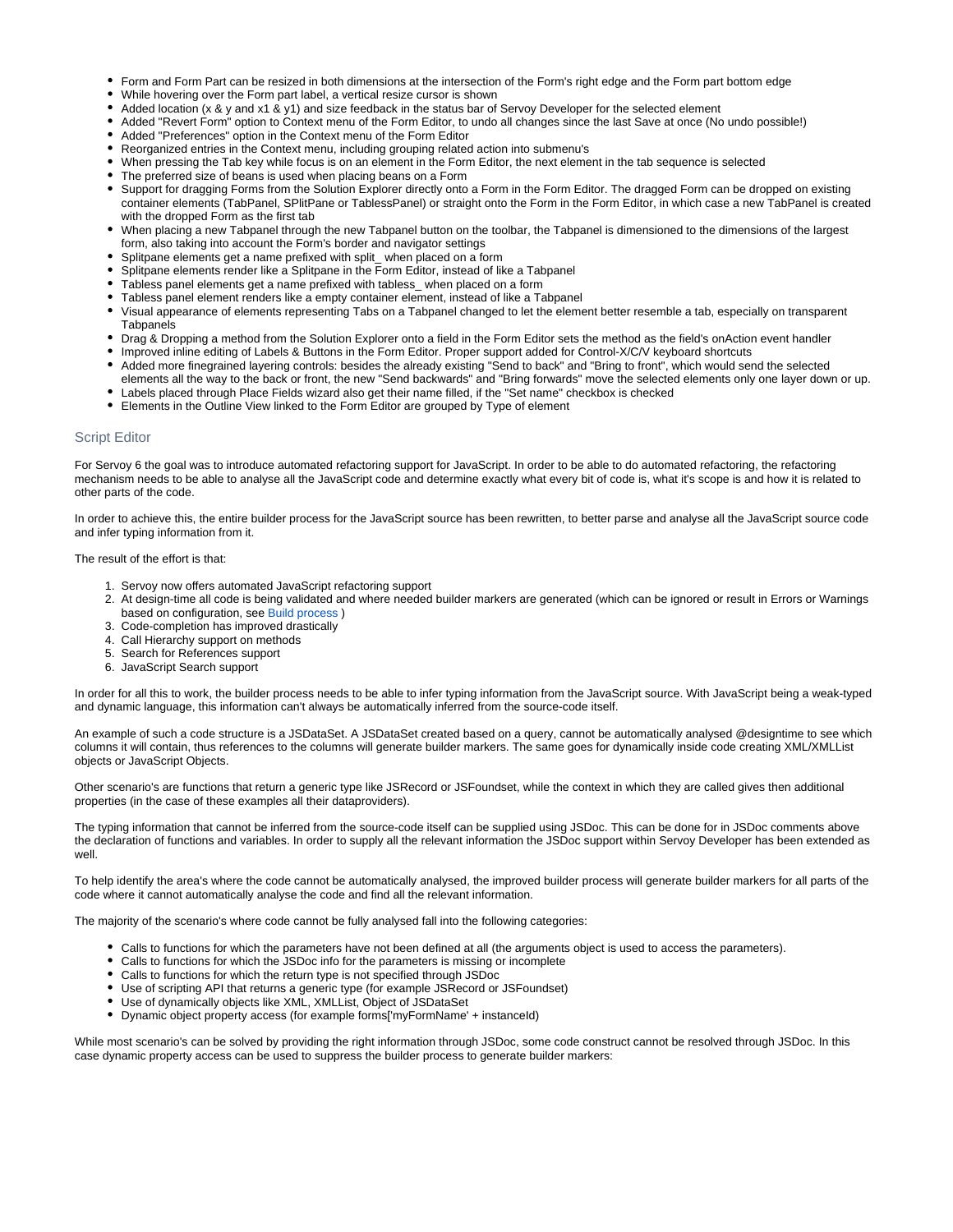```
var id = 1;
var x = \{\};
x['property' + id] = 1;id++
x['property' + id] = 2;var y = x['property1'] + x['property2']
```
In order to take full advantage of the new refactoring features in Servoy 6, it is vital to resolve the markers by providing the required information through JSDoc. However, through the preferences, the warnings can also be ignored (they are just warnings, which not necessarily indicate errors in code!), but the usefulness of the refactoring functionality will diminish as code refactors will not be complete.

### **Refactoring support**

Added support for automated JavaScript source code refactoring. The following refactoring options are available:

- Rename...: Renames variables (global, form and local (inside functions)), functions and function parameters. The rename refactor will change the name both for the declaration of the object to be renamed as well as all references to the object.
- Extract Local Variable...: Extracts the selected value within a function's source to a local variable (variable inside a function declaration). All occurrences of the selected value within the function's source are replaced by a reference to the new variable
- Change Method signature...: Alters the signature of an existing method and updated all calls to the method to use the new signature. Newly introduced parameters can be given a default value, so all calls to the method can call the method with the default value for the new parameter.
- Extract Method...: Creates a new function based on the selected code within a function's source and replaces the selected code with a call to the newly created function.
- Introduce Parameter...: Takes a hard-coded value inside the source of a function, creates a new parameter for it, replacing the hard-coded value with the parameter and also update all calls to the method to send the previously hard-coded value as value for the newly created parameter
- Inline...: Replaced a method call with the code of the called method

The Refactor functionality can be accessed in the Script Editor through the context menu of the Script Editor (Refactor menu) or through the keyboard shortcut Alt-Shift-R. when performing a refactoring operation, a UI will be show that allows to specify the required information and to preview all the changes that will be made in all the code.

### **JSDoc support**

- Code completion inside JSDoc for supported JSDoc tags and on Types (type '@' first, then Control-Space). Supported tags:
	- @AllowToRunInFind
	- @author {userName}
	- @constructor
	- @deprecated
	- @example
	- @param {Type} name mandatory name property
	- @param {Type} [beta:name] optional name property
	- @private
	- @protected
	- @return {Type}
	- @see
	- @since
	- @SuppressWarnings (warning)
	- @throws {Type}
	- @type {Type}
	- @version
- Support for automatically creating the basic JSDoc tags for an existing function: See context menu of the Script Editor > Source > Generate Element Comment (Alt-Shift-J)
- Support for inline JSDoc to provide type information for objects:

```
function demo(){
    /** @type {JSFoundset<db:/udm/contacts>}*/
    var x = databaseManager.getFoundset('udm', 'contacts');
    x. //Code-completion here will know that x is a FoundSet on table Contacts in the UDM database, thus 
will include all columns, calculations and aggregates
}
```
- Support for the @deprecated tag: When a variable or function is marked as deprecated any reference to the object will generate a builder marker
- Support for the @private tag: Hides the object for access from outside the current scope, including child scopes. Accessing the hidden object from outside the scope in which it is defined will generate a builder marker
- Support for the @protected tag: Hides the object for access from outside the current scope. Accessing the hidden object from outside the scope in which it is defined will generate a builder marker
- Support for typed Arrays:
	- @type {String[]}
		- @type {Array<String>}
		- @type {Array<Byte>}
- Support for types Objects:
	- @type {Object<String>}
	- @type {Object<Array<String>>}: equivalent of {[beta:'one', 'two', 'three'], [beta:'four', 'five', 'six'], [beta:'seven', 'eight', 'nine']}
- Support for typing JSFoundsets and JSRecord: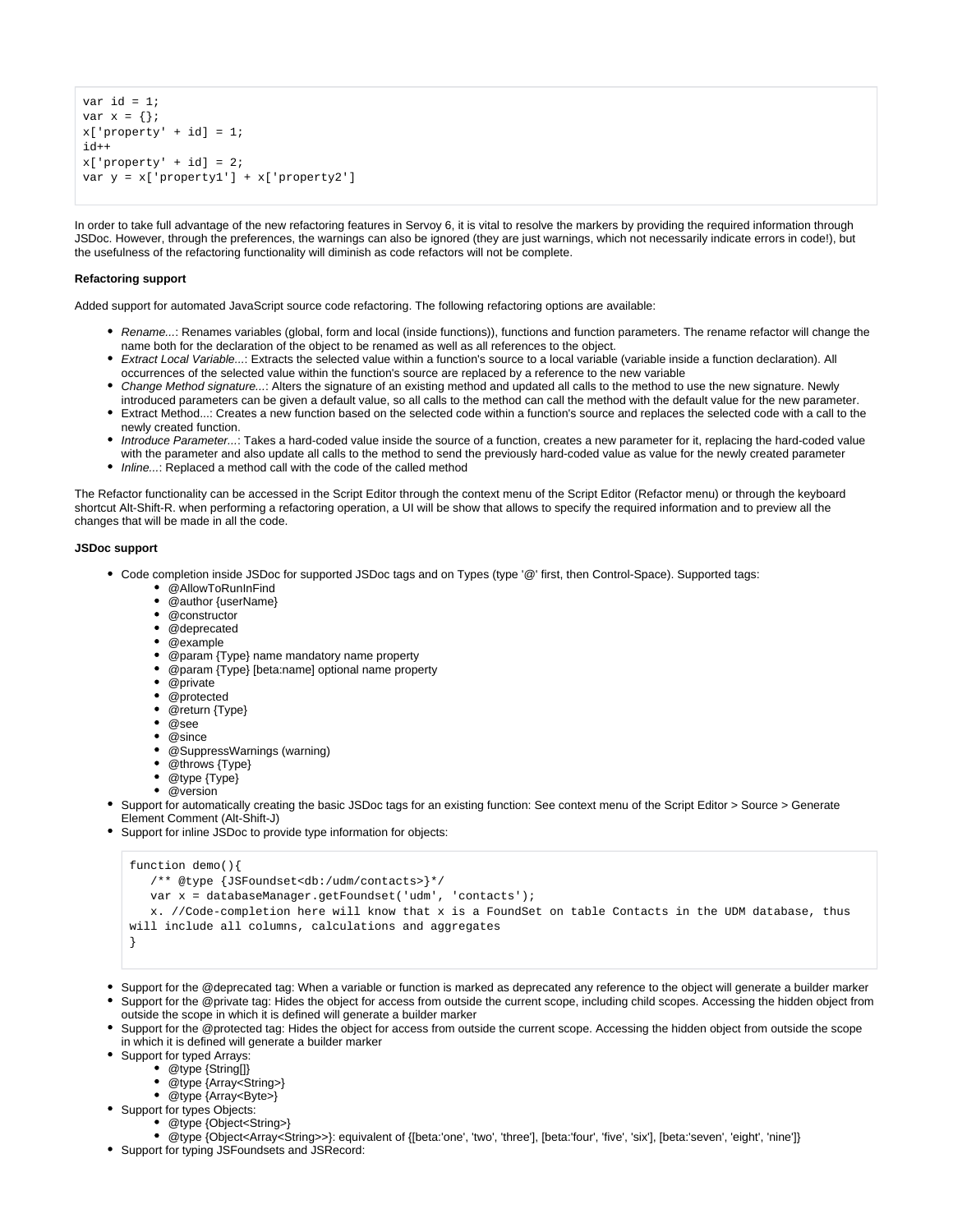- @type {JSFoundset<datasource>}
- @type {JSRecord<datasource>}
- (a datasource string is build up like this: "db:/{serverName}/{tableName}", for example "db:/udm/contacts")
- @type {JSFoundset<{column1:String,column2:Number}>}
- @type {JSRecord<{column1:String,column2:Number}>}
- Support for typing as a RecordType:
	- @type {JSDataSet<{name:String, age:Number}>}
- @param { {name:String, age:Number}} person A JavaScript object with a name and age property representing a person
- Support for optional properties on RecordType. There are two different syntaxes allowed:
	- Square brackets around the property name: @param {{sDocID:String, [beta:sTemplateID]:String}} oArg
	- An equal-sign behind the type: @param {{sDocID:String, sTemplateID:String=}} oArg
- Support for OR typing of parameters: "@param {String|Number} name description"
- Support for typing parameters as Objects with certain properties:

```
/**
 * @param {Object} person
  * @param {String} person.name
  * @param {String} person.email
  * @param {Number} [person.age] optional "age" property
 */
function processPerson(person) {
   application.output(person.name);
   application.output(person.email);
}
```
• Support for rest parameters: Allows to indicate through JSDoc that a function can take unlimited trailing arguments of the specified type:

```
/**
   * @param {...String} someExtraStrings One or more additional String can be send into this function
   */
function methodWithRestParams(someExtraString){}
function test() {
    methodWithRestParams('one', 'two', 'three', 'four');
}
```
- Support for typing as an instance of a Form. Can also be used to indicate that the Form must extend the specified Form: @type {Form<mySuperFormName>}
- Support for the so-called "AnyType"
- @param \* myParam A parameter that can contain any type of value.
- Beans are made available as types in CodeCompletion, to be used for type checking and JSDoc
- Support for @AllowToRunInFind on functions to indicate that the the function should be executed on event handlers while in FindMode: Eliminates the //controller.search() workaround. Note that that running JavaScript while in FindMode has it's limitations and not all behavior is 100% defined. More details will follow.
- Support for @constructor tag, to indicate that a function declaration is to be used as a Constructor. Functions marked as Constructor also display differently in the Script Outline view
- Automatic JSDoc @type setting on global and Form variables
- Ability to update the type of a variable by updating the JSdoc @type tag value AND the default value
- Added specific JSDoc context for Templates (Window > Preferences > JavaScript > Editor > Templates), besides the already existing JavaScript context.
- Added dedicated RuntimeXxxx types for all runtime element types and for Forms. For example RuntimeLabel, RuntimeTextField and RuntimeForm. These types can be used in JSDoc, but also in scripting to check if an object is and instance of a certain type, using the instanceOf operator. Note that RuntimeForm and Form are the same, RuntimeForm was added for consistency. RuntimeComponent is the base type for all default elements that Servoy Ships with
- Removed Strict Mode option from the JavaScript Preferences: the additional warnings that where generated with Strict Mode enabled are now part of the extended JavaScript Error/Warnings preferences and thus can be enabled/disabled on individual basis

## **Code completion**

- Overall much better context aware code-completion, due to improved type inference and extended JSDoc support
- Support for code-completion on inline Java: The support is on Class level, not Package level:
	- Packages.java. //Code-completion here won't yield anything
	- Packages.java.lang.System. //Code-completion here works
- Deprecation decorator on deprecated objects: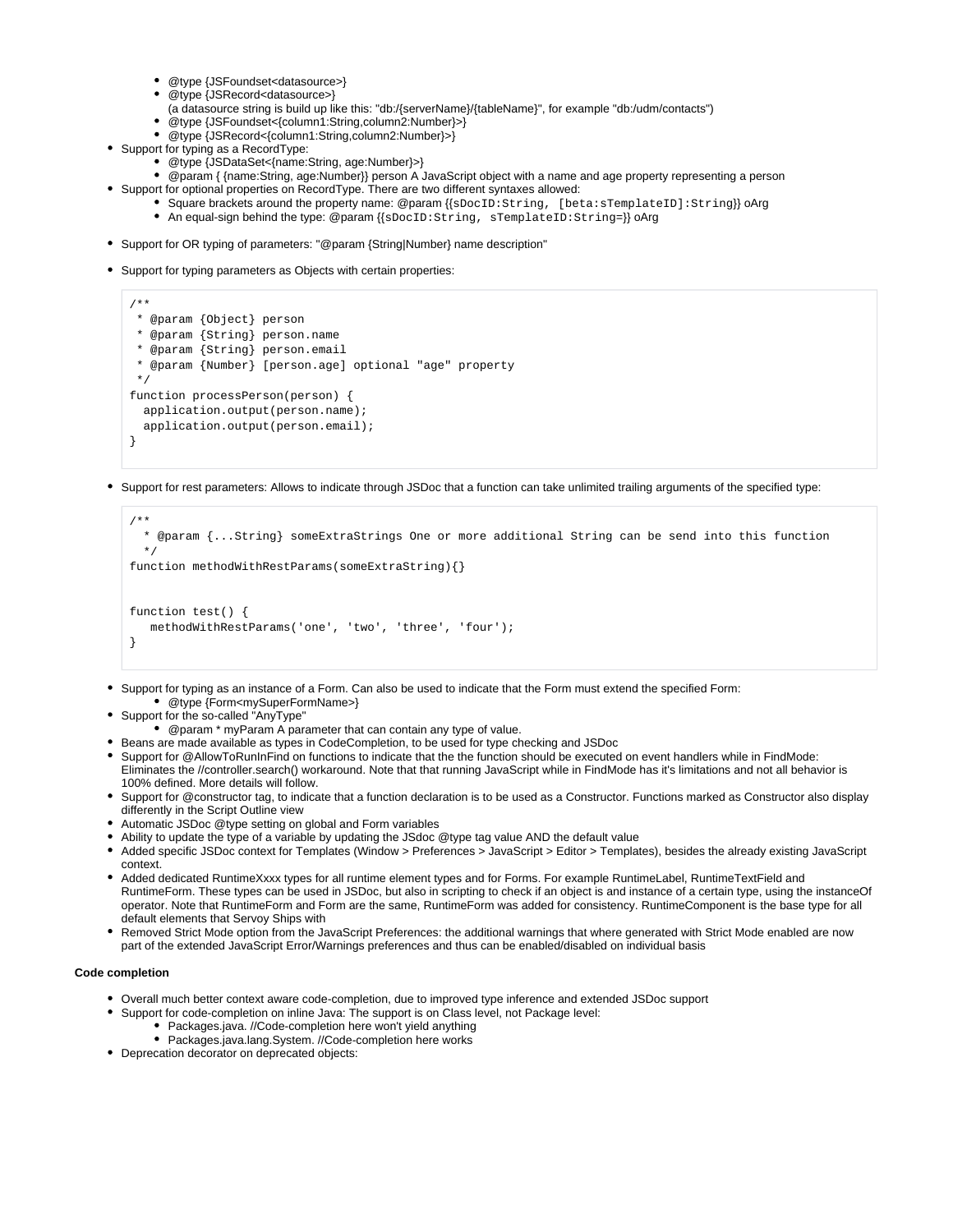

- Type Icons in code-completion popup  $\bullet$
- Method return type info in code-completion popup
- $\bullet$ Originating Scope info in in code-completion popup
- Scripting overloading support

### **Misc.**

- Support added for "Mark Occurrences": highlights all occurrences of a the selected work in the Script Editor. Also see Window > Preferences > JavaScript > Editor > Mark Occurrences
- Support for Call Hierarchy on Methods: When invoked on a function declaration or reference (through keyboard shortcut Control-Alt-H), the Call Hierarchy view is opened and shows the method call hierarchy.

|                                              | 289 <sup>e</sup> function saveEdits()                            |     |          |  |  |  |  |  |
|----------------------------------------------|------------------------------------------------------------------|-----|----------|--|--|--|--|--|
| 290                                          | $\overline{1}$                                                   |     |          |  |  |  |  |  |
|                                              | 1291<br>databaseManager.saveData();                              |     |          |  |  |  |  |  |
|                                              | 292<br>databaseManager.setAutoSave(true);                        |     |          |  |  |  |  |  |
|                                              | 293)                                                             |     |          |  |  |  |  |  |
|                                              | 294                                                              |     |          |  |  |  |  |  |
|                                              |                                                                  |     |          |  |  |  |  |  |
|                                              | Problems     Bookmarks   2 Tasks   8 Search   3 Call Hierarchy 8 |     |          |  |  |  |  |  |
| Members calling 'saveEdits()' - in workspace |                                                                  |     |          |  |  |  |  |  |
|                                              | ● saveEdits()<br>Line<br>Call                                    |     |          |  |  |  |  |  |
|                                              | btn_3rdBtn()<br>$\bullet$                                        | 129 | btn save |  |  |  |  |  |
|                                              | $btn$ ok $()$<br>Ō                                               |     |          |  |  |  |  |  |
|                                              | $btn$ save $()$<br>◢<br>$\bullet$                                |     |          |  |  |  |  |  |
|                                              | $btn$ save $()$<br>$\bullet$                                     |     |          |  |  |  |  |  |
|                                              | $btn$ save $()$                                                  |     |          |  |  |  |  |  |
|                                              | $btn$ save $()$<br>O                                             |     |          |  |  |  |  |  |
|                                              | $btn$ save $()$                                                  |     |          |  |  |  |  |  |

- Better support for Code completion on advanced JavaScript code structures
- $\bullet$ Added support for Content Assist - Parameter Hints (Control-Shift-Space): Shows a tooltip with the function's parameters with their types, when invoked withing the parameter area of the function declaration "(...)". When the function is overloaded, first a popup is shown to select a specific variant: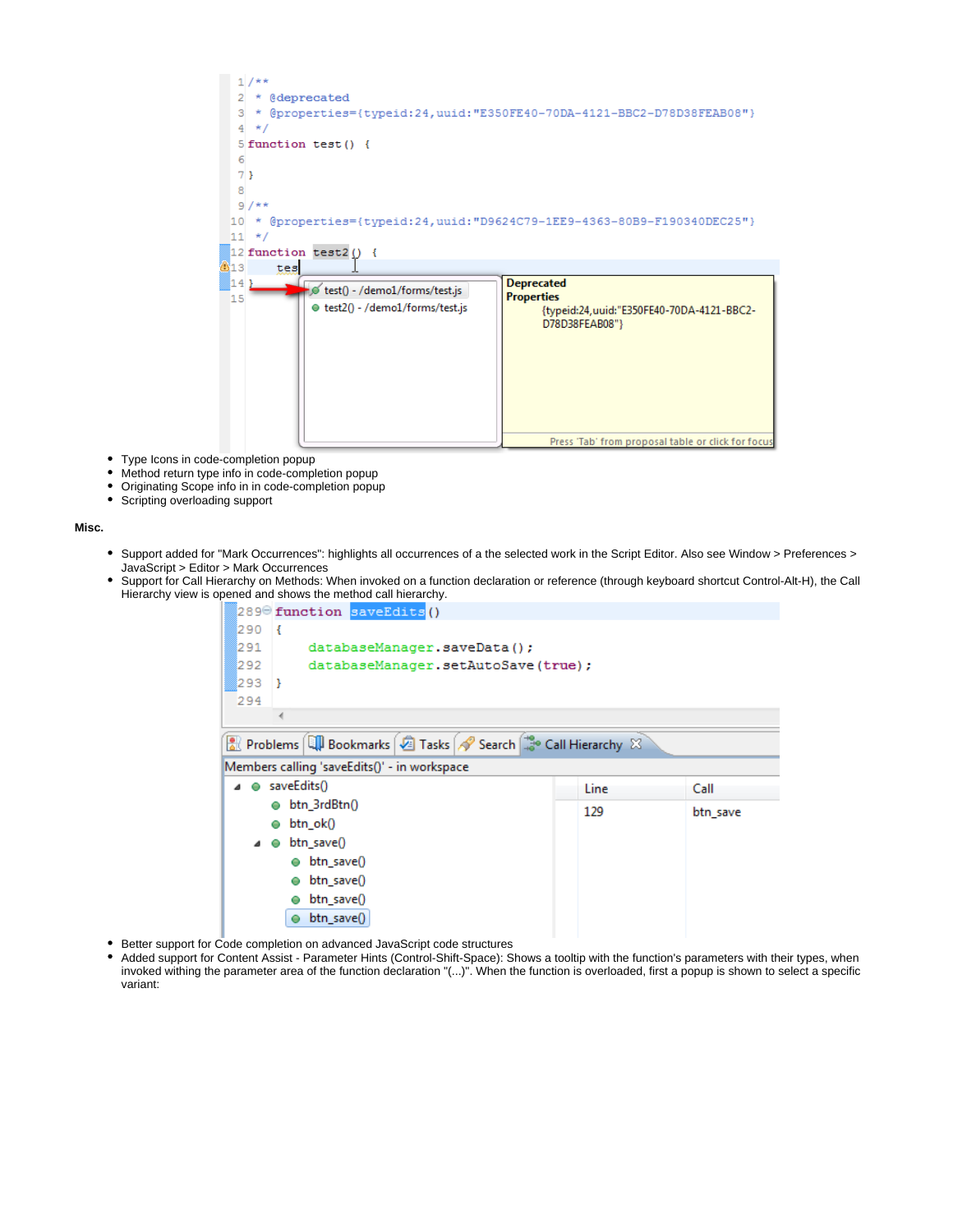|                   | function demo() {<br>lems   Bookmarks   2 Tasks   2 Se<br>ples to display at this time. | solutionModel.newForm(hame,serverName,tableName,styleName,show in menu,width,height)<br>name, dataSource, styleName, show_in_menu, width, height<br>name,serverName,tableName,styleName,show in menu,w<br>name, superForm |  |
|-------------------|-----------------------------------------------------------------------------------------|---------------------------------------------------------------------------------------------------------------------------------------------------------------------------------------------------------------------------|--|
|                   |                                                                                         | hť                                                                                                                                                                                                                        |  |
| function demo() { |                                                                                         | m.<br>String name, String serverName, String tableName, String styleName, Boolean show in menu, Number width, Number height                                                                                               |  |

solutionModel.newForm(name,serverName,tableName,styleName,show in menu,width,height)

- Fixed expand/collapse behavior when saving the Script Editor after adding new variables or functions
- Made it possible to collapse/expand the multi-line content of variables (multi-line Strings, XML, Functions and Objects)
- Added support for putting comments in script files (.js files) outside functions and outside JSDoc tags linked to variables and functions. Note that the comments are lost in the following scenario's:
	- When using Servoy Repository for team development: The Servoy Repository stores individual variables and functions, so anything else in the .js file is lost. Solution: use SVN instead which is file-based
	- When exporting the Solution to a .servoy file: just like the Servoy Repository, the .servoy export format only contains the individual variables and functions. When the .servoy file is used to move a Solution from development into test/Q&A/production, there should be no issue loosing the comments. However, if the .servoy export is going to be used to transport the source into another workspace /development environment, the loss of the extra information could be unwanted. In this case the solution would be:
		- 1. Share sourcecode between different developers by allowing (anonymous) checkout from the source repository used (for example SVN).
		- 2. Use the native Eclipse Archive file export/import functionality to export and later import an entire Eclipse project (a.k.a. Servoy Solution)
- Fixed indentation of code when pasting code into the Script editor
- Fixed indentation of code when moving code using the "Move Sample" and "Move Code" buttons in the Solution Explorer view
- Prevented Typing info to get inserted by "Move Code"
- Show Parameter Hints after "Move Code"
- Improved JSDoc tooltip hover behavior over functions: moving the mouse from the function to the tooltip doesn't hide the tooltip, but instead gives it focus
- Removed the "Paste to JavaScript console" option in the Context menu of the Script Editor
- Hidden non-functional menu items "Open Type Hierarchy" and "Quick Type Hierarchy" from the context menu of the Script Editor
- Added Eclipse Spelling support inside the Script Editor on comments (singleline comments, multiline comments and JSDoc comments): See Window > Preferences > General > Editors > Text Editors > Spelling
- Save Actions for the JavaScript Editor: allows automatic triggering of formatting JavaScript sourcecode when the editor is saved. Currently, the Save actions can only be accessed through the Properties of a Solution: Accessible through the context menu or keyboard shortcut Alt-Enter on the Active solution node of Module nodes in the Solution Explorer. See JavaScript > Save Actions
- Removed the non-functioning "Run As" and "Debug As" menu items from the context menu

# <span id="page-9-0"></span>Search support

# **JavaScript source code only**

- Added JavaScript support in Search (Control-H)
- In Search the Enclosing Projects now works properly: it searches within the selected solution/module and it's child modules.
- Added support for Search > References/Declarations in the context menu of the Script Editor

### **General**

<sup>1</sup>

- Added "Search for References" on many of the objects in the Solution Explorer:
	- Database Servers
	- Tables
	- Methods
	- Variables
	- Forms
	- Relations ValueLists
	- Plugins
	-

# <span id="page-9-1"></span>CSS Editor

A new CSS StyleSheet editor has been incorporated into Servoy Developer, with the following features:

- Syntax coloring
- Code Completion, based on supported CSS subset that Servoy supports
- Outline view for the StyleSheet
- Properties view for the selected StyleClass
- Font & Color chooser available in main toolbar area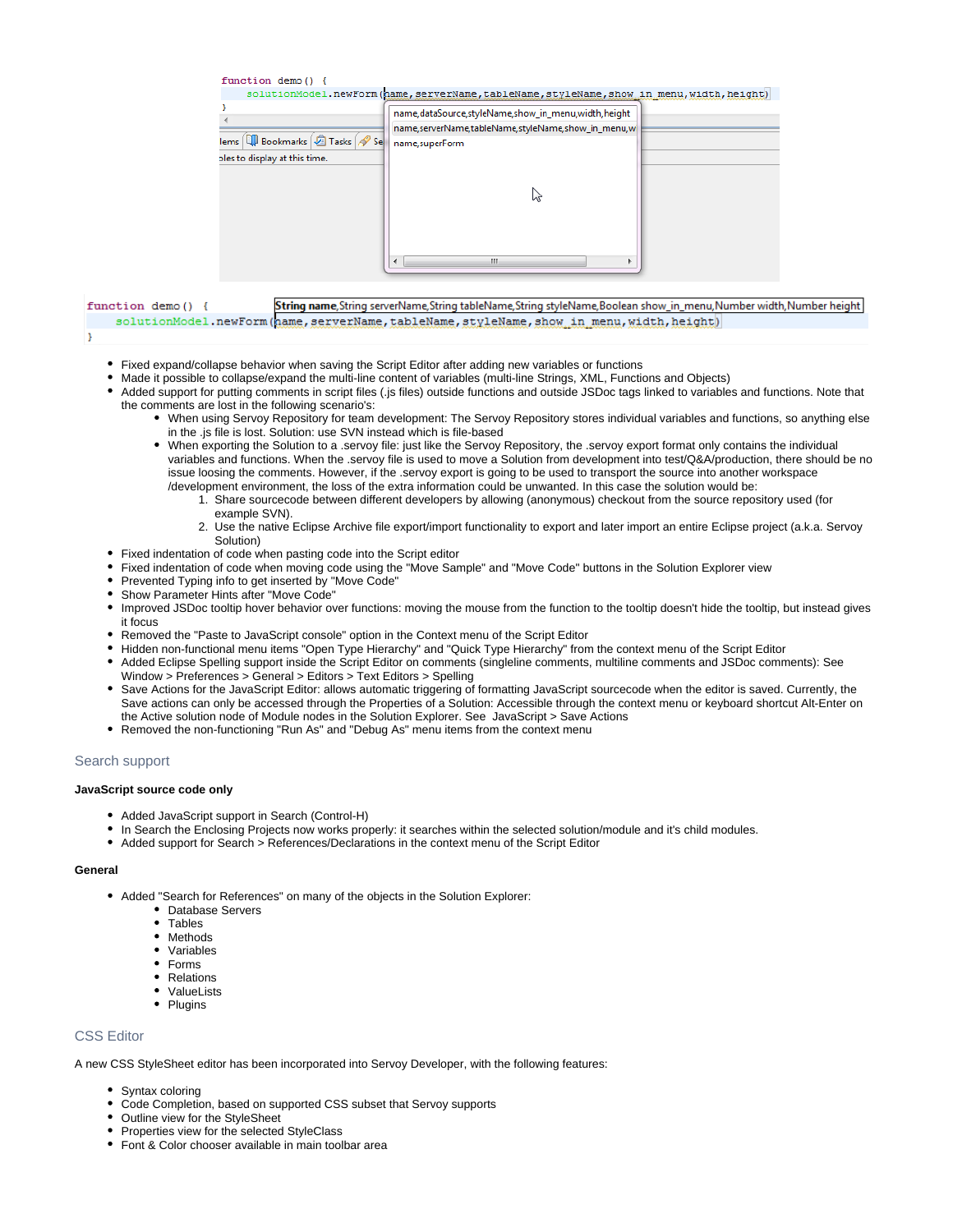### **Others**

- Added support for CSS hex color shorthand noation: #FFF instead of #FFFFFF
- Included a new and improved Sample StyleSheet in the New StyleSheet wizard

### <span id="page-10-0"></span>Solution Explorer view

- Activate a Solution by double-clicking the node for the solution to activate under the "All solutions" node
- Added support to rename the Active Solution (added item in the Context menu of the Active Solution node)
- More contrast between enabled and disabled nodes (for example when editing Calculations)
- Hide 'selectedrecord' & 'relations' node under the Form node of Forms that are not bound to a table
- Different icons under the "All solutions" node for solutions of type module or solution, with special decorators for Web Client or Smart Client only
- Warning & Error decorators on the Icons of each node if there are any builder markers (Errors and/or Warnings) on the object the Node represents or on any of it's children
- Subnodes now ordered alphabetically
- Automatic expand of the Resources > Database Servers node on startup if there are invalid servers
- Added "Search for references" to the context menu of many of the object nodes (see [Search support](#page-9-0)): "Search for references" tried to find all references to the given object, both inside the JavaScipt code as well as the definitions of objects like Forms, Relations, ValueLists etc. Due to the dynamic nature of the JavaScript language, the matches within the JavaScript code might not be complete and/or not valid in the case of code that uses dynamic code constructions
- Added preference to define the double-click behavior on Form nodes and on the globals node. See Window > Preferences > Servoy > Solution Explorer
- Improved "Move Code" support:
	- Properly indent the moved code
	- Removed parameter type info from the moved code
	- Show Parameter Hints over the moved code
- Renamed menuitem "New server" to "Connect to existing database" in the Context menu of the Database Server node of the Solution Explorer
- Moved "Create new Database" option from the Context menu of existing individual Database Servers definitions to the Database Servers node in the Solution Explorer
	- As before, the Create new database is only supported on PostgreSQL and Sybase databases
	- The option's are disabled when there are no Database Servers defined yet for PostgreSQL or Sybase DB's
	- When there are Database Server connections to multiple database servers, a popup is shown first to select on which database server to create the new database
- Improved Solution Explorer preferences page (Window > Preferences > Servoy > Solution Explorer)
	- Included Alignment and List Viewer options
	- $\bullet$  Improved display of globals and Form Node double click options
- On forms that are not linked to a datasource, the selectedrecord and relations nodes are removed
- Moved the ServoyException node under the Application node: ServoyException is not a top level scriptable object, it is only obtained through the solutions onError handler. Therefor, it is moved under the Application node, where the other similar types are already located
- Added "Properties" menu item to context menu of active solution and it's modules, to gain access to the Project properties. Useful for Project specific Preference settings
- Added support for drag 'n' dropping files from outside Servoy Developer directly into the media library
- Added support for drag 'n' dropping media objects onto:
	- Form Editor: supports images, dimensions of the image is used when placing the image
	- Script & CSS Editor: the media url gets inserted
- Hidden the options "Go Home", "Go Back", "Go Into", "Refresh", "Expand" and "Collapse tree" from the Context menu in the Solution Explorer by default, can be turned on through the Solution Explorer options menu and preferences again
- Improved "Link with Editor" support i.c.w. the Form Editor: clicking a named element in the Form Editor will now select the element in the Solution Explorer
- Different icons for private and protected method in the Solution Explorer

## <span id="page-10-1"></span>Properties view

- Color properties show the HEX value, instead of the RGB value
- Color properties can be directly edited. Supported values are Hex values, RGB values and named colors (i.e. black, red etc)
- Font properties can be directly edited
- When setting a property to an invalid value, an Error dialog pops up, instead of a message in the status bar and a silent revert to the old value
- Dataprovider properties that are unresolved now show the dataprovider name that cannot be resolved
- StyleName and StyleClass property now have a button to open the StyleSheet/jump to the StyleClass declaration
- The tabSeq property has a button to open the "Tab sequence" tab of the Form Editor
- The Method Selection dialog used to assign methods to Commands and Events has an "OK & Show" button to assign the selected method to the Command/Event and open the assigned method in the Script Editor in one go
- Ability to select -none- as dataprovider when editing a dataprovider property
- Added option to select standard tags over a relation (where applicable) in the Text property editor
- Overrides of inherited property values show -OVERRIDE- next to the value
- Options to create either a private, protected or public method when creating a new method for an event/command handler. In case of the private or protected option, resp. the @private or @protected JSDoc tag is set in the JSDoc of the newly created method.
- Better context aware entries in the dropdown of labelFor property: For labels in the body part of Forms in TableView mode, the dropdown will include all named elements that are also in the body part and that don't have the labelFor property set yet.

# <span id="page-10-2"></span>Profiler view

- Hidden from the Servoy Design perspective to improve the initial experience
- Made customized column width settings by the user persistent between session
- Added Query execution timing info to the Profiler view
- Reduced the info in the "Source File" column to only show the name of the .js file and the Form name where applicable
- <span id="page-10-3"></span>Added more scope related info inside the view, like the solution or form name for methods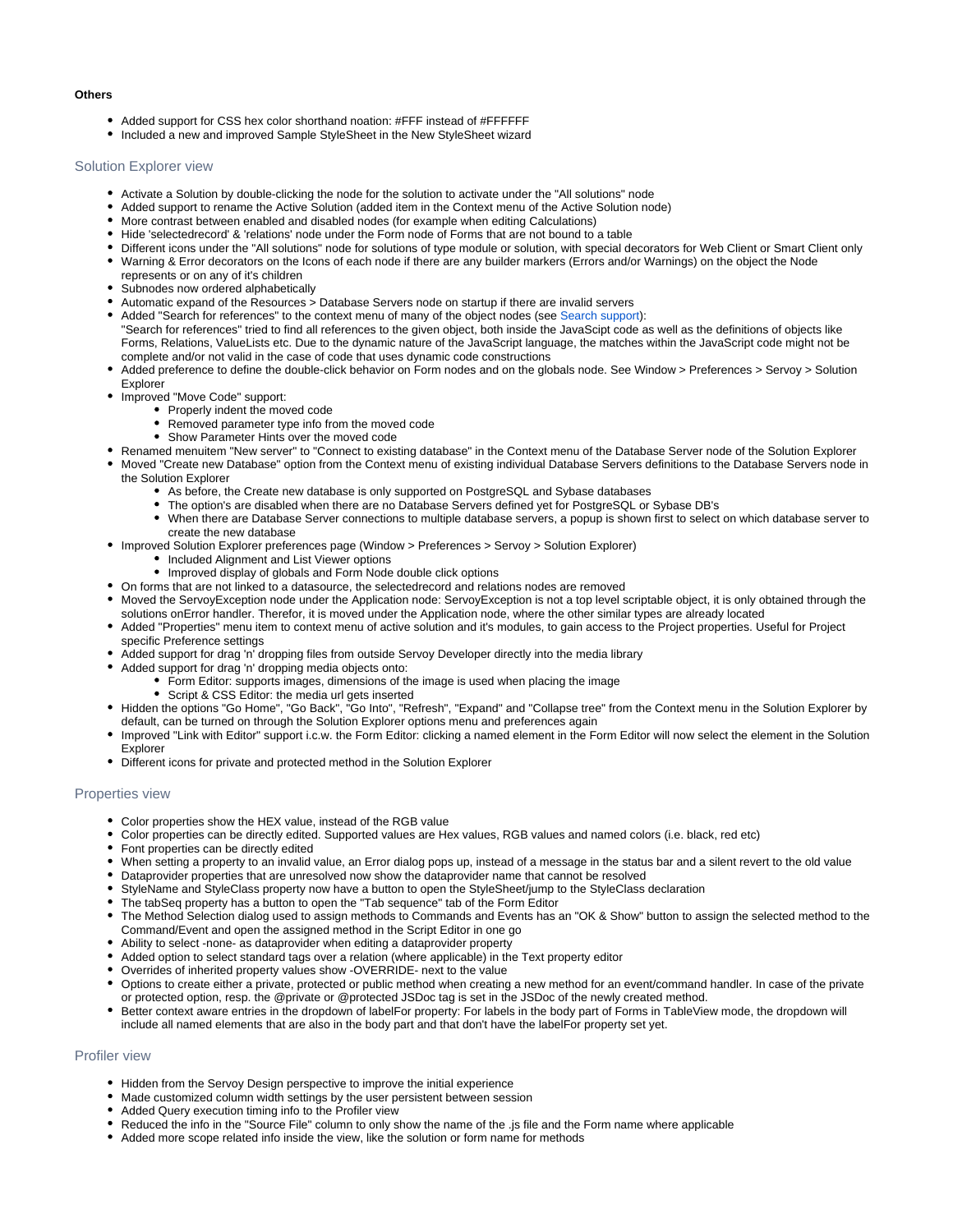# New Command Console

Servoy 6 supports a new Command Console view. The command console view is like the Interactive Console view, but with the following differences:

- The Command Console lists all the running Debug Clients (Smart Client, Web Client and Headless Client) and the user can choose one of the running Debug clients to interact with
- The interaction with the Debug Client can start as soon as the Debug Client is started. No need to set a breakpoint first and hit the breakpoint like in the Interactive Console
- The scripting scope in the Command Console is a self-contained solution-level scope, contrary to the Interactive Console, which has the current method call stack as scope

| $=$ >forms.demo.<br><b>Active Clients</b>                                                                                                                                                                                                                                                                                                                                                     | 5 Command Console 8 |  | B. |
|-----------------------------------------------------------------------------------------------------------------------------------------------------------------------------------------------------------------------------------------------------------------------------------------------------------------------------------------------------------------------------------------------|---------------------|--|----|
| <b>Smart Client</b><br>$\triangle$ testDate<br><b>Web Client</b><br>● test(one, two, three) - /demo1/forms/demo.js<br>alldataproviders<br><b>D</b> allmethods: Array <string><br/>allnames: Array<string><br/>allrelations<br/>allvariables: Array<string><br/><math>F_{\rm x}</math> controller<br/>- " elements: Elements<demo<br>foundset: JSFoundset</demo<br></string></string></string> |                     |  |    |

# <span id="page-11-0"></span>Servoy Developer script access

In Servoy 6 it is possible to interact with Servoy Developer from both Debug Clients and the new Command Console. The available methods are:

- servoyDeveloper.openForm(Object): opens the specified Form (JSForm object or Form name) in a Form Editor in Servoy Developer
- servoyDeveloper.save(): persists all changes made through the solutionModel in a Debug Client or the Command Console into the project in the local workspace.
- servoyDeveloper.save(Object): same as above, but then only persist the specified Form (JSForm object or Form name)

The .save(...) methods save the changes to the workspace and does the same as editing a Form in a Form Editor in Servoy Developer and saving the changes.

Needles to say, this functionality is available only inside Servoy Developer.

# <span id="page-11-1"></span>Debug Perspective

Added a "Stop" button, to terminate the execution of a running method(stack), without killing the Debug Client:

| <b>炒 Debug</b> ⊠                                                                       |  |                                  |  |  |  |  |  |     |  |
|----------------------------------------------------------------------------------------|--|----------------------------------|--|--|--|--|--|-----|--|
| ※ D H B N   R Q C H H   R                                                              |  |                                  |  |  |  |  |  | 500 |  |
|                                                                                        |  | SJ globals.js (30) [JavaScript]  |  |  |  |  |  |     |  |
| Debugging engine (id = remote:52499)<br>n <sup>®</sup> Thread id=THREAD_ID (suspended) |  |                                  |  |  |  |  |  |     |  |
|                                                                                        |  | = onSolutionOpen [globals.js: 7] |  |  |  |  |  |     |  |

• Ability to terminate the execution of a running method(stack) from within the Interactive Console by executing the code "!stop\_current\_script!"

# <span id="page-11-2"></span>Build process

- Made all possible builder markers for JavaScript file configurable:
- See Window > Preferences > JavaScript > Error/Warnings: Each possible builder marker on JavaScript files is listed and can be set to be ignored or to generate either an Error, Warning or Info marker
- Added QuickFix to create the unresolved method on builder markers for unresolved methods attached to events and commands
- Added "Element in form "...." is outside the bounds of form." builder marker for elements placed below the last Form part. Note: elements placed below the last form part on a form are not instantiated at runtime, thus are not in the elements array or visible on the Form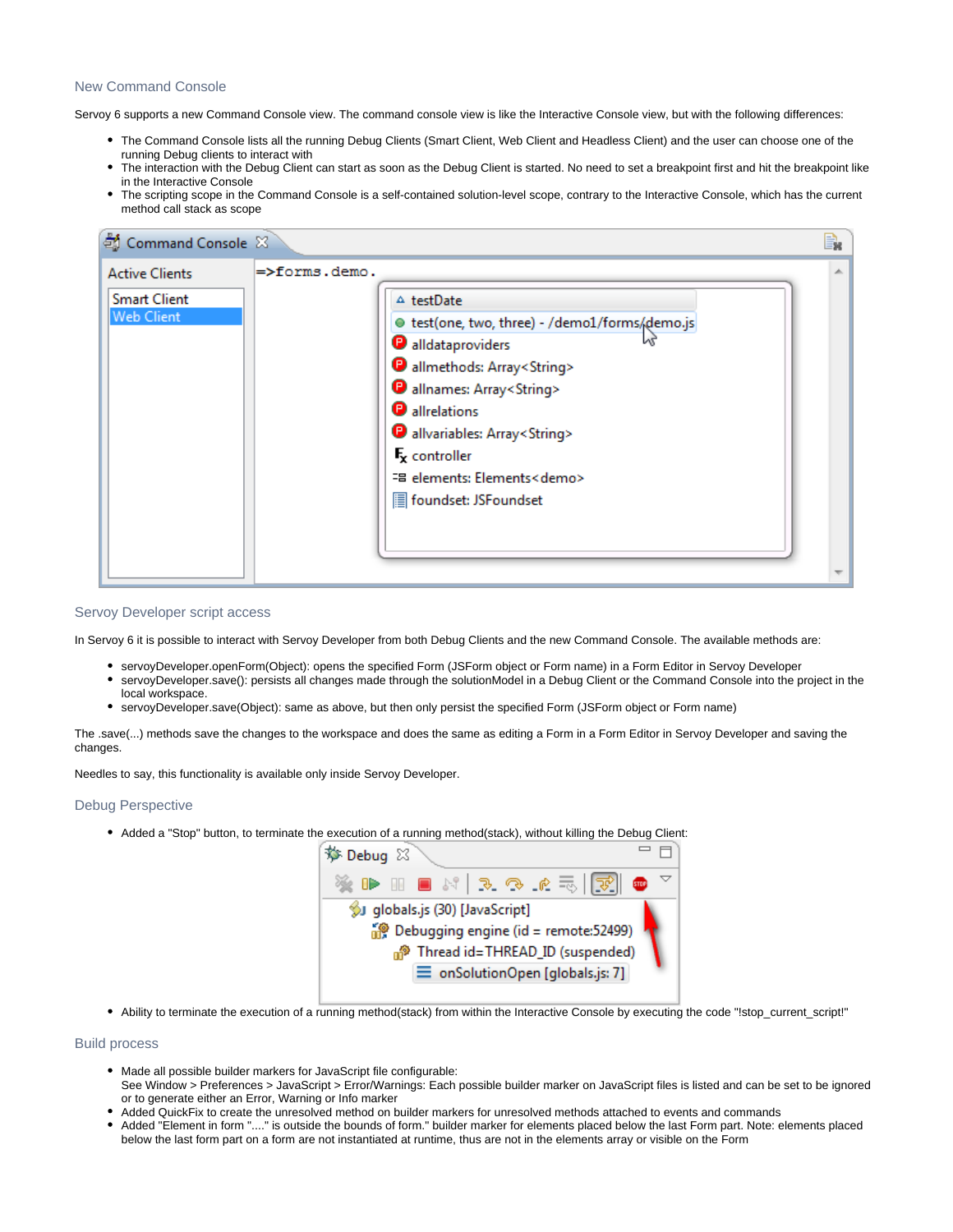- Added builder marker to warn about dataprovider of type text with a small length that are attached to HTMLArea's or RTFArea's, as these type of fields generate more markup in the dataprovider than the user actually sees
- Added builder marker to warn about fields with a format setting that isn't appropriate for the type of the data provider: 'Element in form "..." has incompatible format with its data type (...) : "..."'
- Added builder markers for use of deprecated scripting API  $\bullet$
- Added builder markers for use of deprecated JavaScript variables and functions (see [Script Editor](#page-5-0) > JSDoc support)
- Added builder markers for access to not declared objects or properties of objects
- Added builder markers for calling functions (global methods, form methods and scripting API) with the wrong number and/or type of parameters
- Added builder markers for variables and parameters that hide data providers, variables or parameters at a higher scope
- Added builder marker for labels with the labelFor property set to a non-existing element
- Excluded .js files contained in the Media library from the builder process
- Added builder markers for Database Server definitions of which the JDBC Driver class cannot be found
- Added @SuppressWarnings (warningIdentifiers) to suppress individual warnings from being shown: current supported types are "deprecated", "hides", "wrongparameters" and "undeclared". The @SuppressWarnings tag can only be applied in the JSDoc of functions
- Added support for modifying the BuildPath include/exclude settings on solutions (Solution Explorer > Solution's Context Menu > Properties > JavaScript > Build Path > Source): by default all .js files in the solution's directory are included, except .js files stored in the Media library. Modifying the excludes can be usefull when using the JSDoc plugin from Servoyforge, which creates a docs/ directory containing .js files as well. When not excluded from the Build Path, the builder process will include those .js files as well and validate them and generate builder markers (Error/Warning marker) for them.

### <span id="page-12-0"></span>Miscellaneous

- Added a Servoy Active Solution Working set: the workset functionality of Eclipse allows to limit the scope of operations like searching or display of builder markers. The Servoy Active Solution workset is a pre-defined workset that contains the Active Solution and all it's modules. The Servoy Active Solution working set can be used in:
	- Problems view: The contents of the Problems view can be filtered to only show the builder markers for the active solution. Click "View menu" > Configure Contents > Select "Servoy Active Solution Filter"



Searching: In the Search dialog, the scope of the Search can also be restricted to the Servoy Active Solution workset: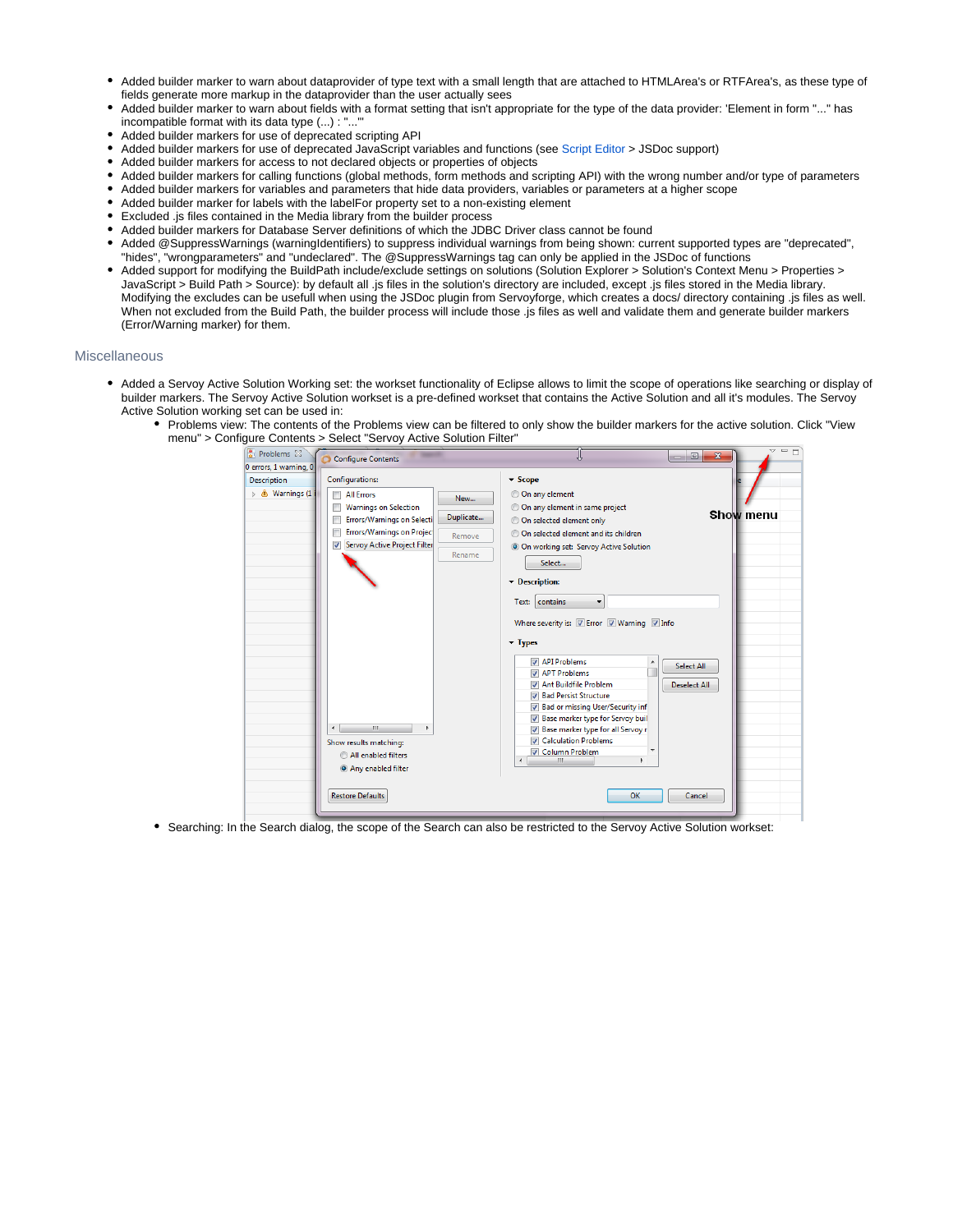| Search                                                                                                   |                               |                           | x<br>▣                                                                                    |
|----------------------------------------------------------------------------------------------------------|-------------------------------|---------------------------|-------------------------------------------------------------------------------------------|
| → File Search   贝?                                                                                       | JavaScript Search             |                           |                                                                                           |
| Containing text:                                                                                         |                               |                           |                                                                                           |
|                                                                                                          |                               |                           | Case sensitive                                                                            |
|                                                                                                          |                               |                           | (* = any string, ? = any character, \ = escape for literals: * ? \) In Regular expression |
| File name patterns:                                                                                      |                               |                           |                                                                                           |
| $\star$                                                                                                  |                               |                           | Choose                                                                                    |
|                                                                                                          |                               |                           |                                                                                           |
| Patterns are separated by a comma ( $* =$ any string, $? =$ any character)<br>Consider derived resources |                               |                           |                                                                                           |
|                                                                                                          |                               |                           |                                                                                           |
| Scope<br>◎ <u>W</u> orkspace                                                                             | Selected resources ©          | <b>Enclosing projects</b> |                                                                                           |
| Working set:                                                                                             | <b>Servoy Active Solution</b> |                           | Choose                                                                                    |
|                                                                                                          |                               |                           |                                                                                           |
|                                                                                                          |                               |                           |                                                                                           |
| Customize                                                                                                | Replace                       | Search                    | Cancel                                                                                    |

- Servoy MarketPlace integration: Servoy MarketPlace can be opened in Servoy Developer, through Help > Servoy MarketPlace
- Added Servoy Admin page shortcut in the Help menu of Servoy Developer
- Added option to show the firstForm of the solution that is being activated (see Window > Preferences > Servoy > Form Editor)
- First form created in a Solution is automatically set as the Main form in the Solution properties
- Improved output to console of Javascript objects: {name: someValue} instead of [beta:object Object]
- Added predefined update url for JSDoc plugin [\(https://www.servoyforge.net/projects/jsdoc\)](https://www.servoyforge.net/projects/jsdoc)
- Updated Servoy Developer to Eclipse Helios (3.6)
	- Option to export/import Preferences via generic export/import mechanism
- Reduced memory footprint of solutions in Servoy Developer by about 40%
- Added command line Solution Exporter (more info will follow)
- Added JUnit testclass for running JSUnit tests contained in a solution within the JUnit framework (more info will follow)
- Made update of Calculations and Aggregates in the Replace Table action optional
- In the Debug Smart Client, a call to application.showUrl(...) will open the URL in a browser within Servoy Developer
- In Table Editor, when creating a new column containing the text "email" or "url" in the columnName, automatically set the type to "Text" and the length to resp. 254 or 2048 (based on the specifications for email addresses and urls)
- Added Copy action in columns rows in Table Editor, to quickly get the column name into the clipboard
- Added "Maximum prepared statements idle" property in Database Server Editor (was already exposed on the Admin page)
- Made "Link with Editor" work for Styles, Tables and Database Servers as well
- Added "FoxPro DBF" New server template
- Included the FoxPro DBF JDBC driver into the distrubution
- Added ability to to also externalize hard-coded Strings inside JavaScript code (See Externalize Messages dialog)
- Moved all Database Server management into Servoy Developer and disabled the functionality on the Servoy Admin page when running Servoy Developer
- Removed option to turn off Enhanced Security from the UI. enhanced Security is now the default mode. Can only be turned on by manually adding the relevant property to the servoy.properties file (see [Deployment](#page-22-0) )
- Images in the Media library are now opened with the Viewer which is registered for the image type. By default this will be the Image viewer Servoy supplies, but can now be overruled by the user, for example by installing another Image Viewer plugin, for example the QuickImage plugin for Eclipse: [\[http://psnet.nu/eclipse/](http://psnet.nu/eclipse/)|http://psnet.nu/eclipse/]
- Table Editor: support Control-Click to deselect the selected row and hide the Column Details
- Database Server Editor: Highlighted the JDBC Driver ClassName if it cannot be resolved, meaning that the specified class cannot be found in the available JDBC Drivers
	- Added more options to synchronize I18N keys between the workspace and database in Servoy Developer
		- Read from DB: Option to sync the keys in the workspace (target) with the keys in the I18N table in the database (source)
		- Write to DB: Option to sync the keys in the I18N table (target) in the database with the keys in the workspace (source)
			- Both option provide the option to remove keys that are in the target, but not in the source
			- Both options are available through the context menu of the Resources > I18N files node of the Solution Explorer

# <span id="page-13-0"></span>Solution development

# <span id="page-13-1"></span>Behavior changes

• If a font in html area is expressed in "pt" instead of "px" -> it will get smaller.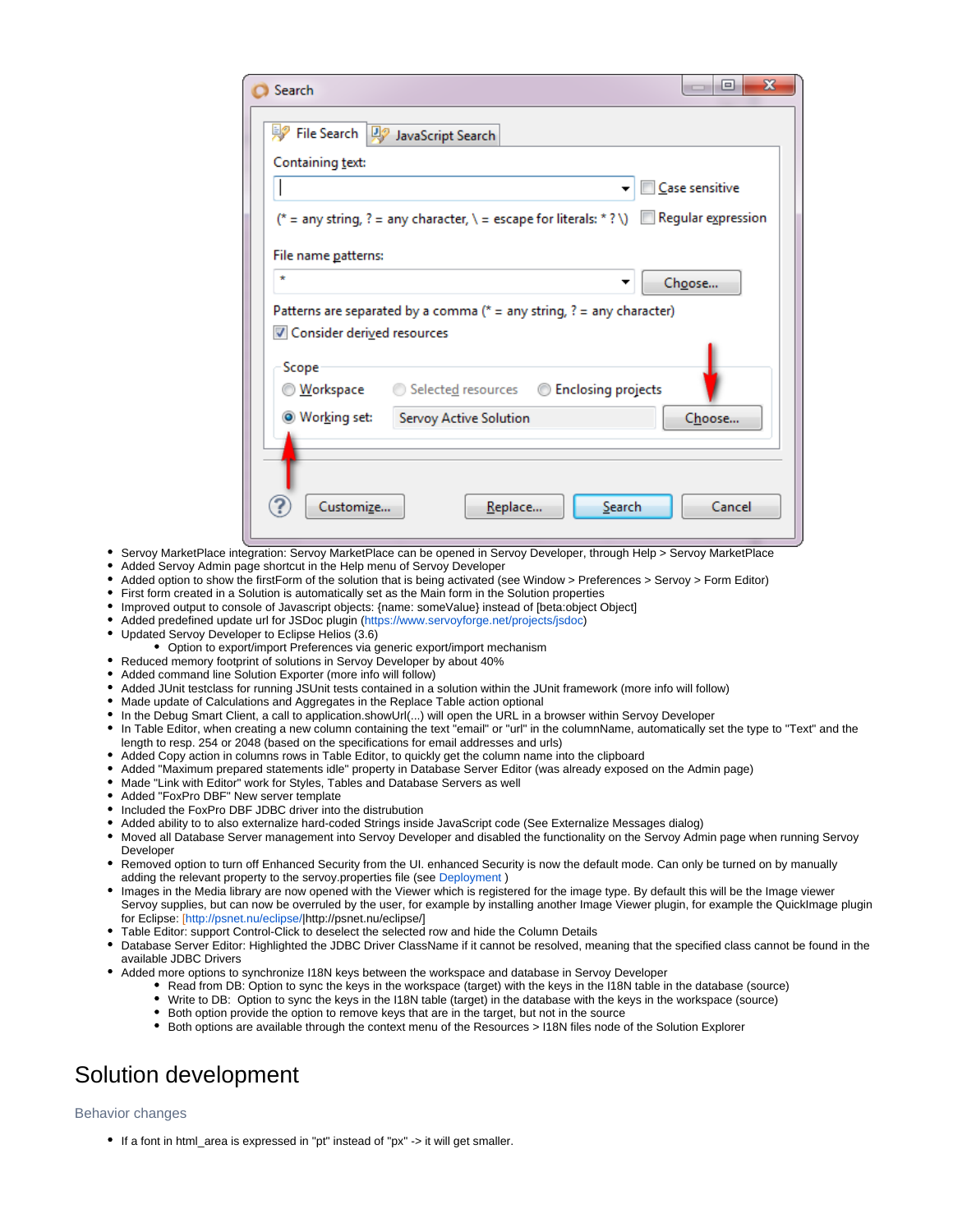- Non-modal Dialogs in WC rendered inside the main window, instead of as new browser windows due to JSWindow implementation, allowing multiple modal and non modal in the same window
- In Smart Clients running under Java 6, Modal Dialogs (JSWindow of type MODAL DIALOG and the dialogs displayed using the dialogs plugin) will be modal for their parent window (hierargy). This means that when having multiple windows (JSWindow of type WINDOW) open, a Modal dialog opened in one window will only block that window, not the other Windows. This aligns the behavior with the Web Client behavior. Unfortunately, the ability to set the scope of dialog modality in only possible from Java 6 onwards. When running Smart Clients on Java 5 modal dialogs will block all windows.
- application.getTimeStamp() in the Web client will return the timestamp based on the timezone of the Client and the time of the Server: Before it would just return the timestamp based on the time and timezone of the server.
- In the solutionModel when asking for a specific element on a form, if the element is not on the form, the super scope will be inspected and return the element if the element in inherited. For the plural getElements() type of functions, an optional paramter has been added to include the inherited elements in the return value or not.
- controller.recreateUI() will keep the existing x and y scrollPosition of the form being recreated.
- When adding a tableFilter on a column that already has a tablefilter on it, the newly applied filter will not override the existign filter, but the new filter will be appended, so both the existing and newly added tableFilter are in effect. To implement the old behavior, the TableFilters need to be created with a name and then when applying a new TableFilter the old one needs to be removed through scripting.
- When using labels with labelFor link to other elements in TableViews to control the TableView header rendering, the first label will now determine the height of the header
- The client that gets started as Authenticator during the login process isn't consuming a license any more
- Enhanced Security is now the default mode. The UI in Servoy Developer and in the Application Server to disable it has been removed. It is only possible to disable Enhance Security through setting the relevant property in the servoy.properties file: "servoy.application\_server. enhancedSecurity=false"
- plugins.rawSQL.executeStoredProcedure() now returns the last resultset retunred by the stored procedure, instead of the first
- The position and dimensions of JSWindow's (Windows and Dialogs) are now persisted over client sessions
- Default alignment for text in TableView & Portal headers brought inline (Centered)
- Aligned default border and alignment for all elements between Smart Client and Web client
- Due to added support for vertical and horizontal alignment on labels and buttons in the Web Client, any custom HTML displayed in a non-editable HTMLArea in the Web Client will be offset from the top by 50% of the height of the element, if the vertical alignment is left on Default, with means center. Set the vertical alignment to Top to get the HTML to display correctly again.
- Due to the added support for an editable HTMLArea in the Web Client, end users will now see an HTML Editor in the Web Client if the HMTLArea is left enabled in the Solution Design, whereas in previous versions it would show the raw content of the dataprovider.
- **BugFix: A bug was fixed that allowed making elements visible in scripting on which there was a security constraint that made the element** invisible. The new behavior is that security takes preference over scripting for "visibility", like was already the case for "enabled"
- Tooltips in the Web Client are not shown immediately, but after a short delay, to synchronize the behavior between the Smart and Web Client. Note that through the UIProperties APP\_UI\_PROPERTY.TOOLTIP\_INITIAL\_DELAY & APP\_UI\_PROPERTY.TOOLTIP\_DISMISS\_DELAY the initial show delay and the dismiss delay are now controllable by the developer in both the Smart and Web Client
- DeepLink arguments are now also applied to the onOpen method of the login solution. As a result of that, the application.getStartupArguments() method is deprecated, as it's no longer needed
- Related null-searches will no longer return records without related records (for example in find mode: orders\_to\_details.detail\_date='^=' will only return orders that have one or more detail records with null-detail\_date and not orders without detail records), this change can be suppressed with setting servoy.client.relatedNullSearchAddPkCondition=false in the servoy.properties file.
- BugFix: When passing JavaScript Arrays into the Scripting API (Servoy Scripting API or plugins), previously empty Array positions were removed, not they are reserved
- **Bugfix: JSFoundset.getRecordIndex(JSRecord) now returns -1 instead of 0 when the record is not found, to be inline with other functions that** return -1 to indicate "not found"
- The passing of deepLink arguments to the onOpen methods of both the Login solution (if applicable) and the main solution has been normalized: Proper supports for deeplinks that specify multiple values for both the predefined "argument" parameter as well as custom named
	- parameters. The difference between deeplinks using the full syntax ("arguments") or short syntax ("a") for specifying arguments has been hidden: short syntax will be automatically converted to full syntax.
	- The query arguments in the URL that represent the solutionName or the methodName are filtered out, so only the real arguments are send into the onOpen method

Examples:

http://domain:port/servoy-webclient/ss/s/{solutionName}/argument/1/m/{globalMethodName}/a/2/a/3/b/1 /b/2/b/3 or

```
http://domain:port/servoy-webclient/ss?s={solutionName}&a=1&method={globalMethodName}
&a=2&a=3&b=1&b=2&b=3 or
```

```
http://domain:port/servoy-client/{solutionName}.jnlp?a=1&a=3&b=1&a=2&b=2&b=3
```
### all results in the following arguments applied to the onOpen method

```
arguments[0]: 1
arguments[1]: {argument: [1,2,3], b: [1,2,3]}]
```
## <span id="page-14-0"></span>Form Design

### **CSS support for grid row styling**

The rowBGColorCalculation property of forms is deprecated and instead of this it's now possible to provide odd/even/selected row styling information through StyleSheets: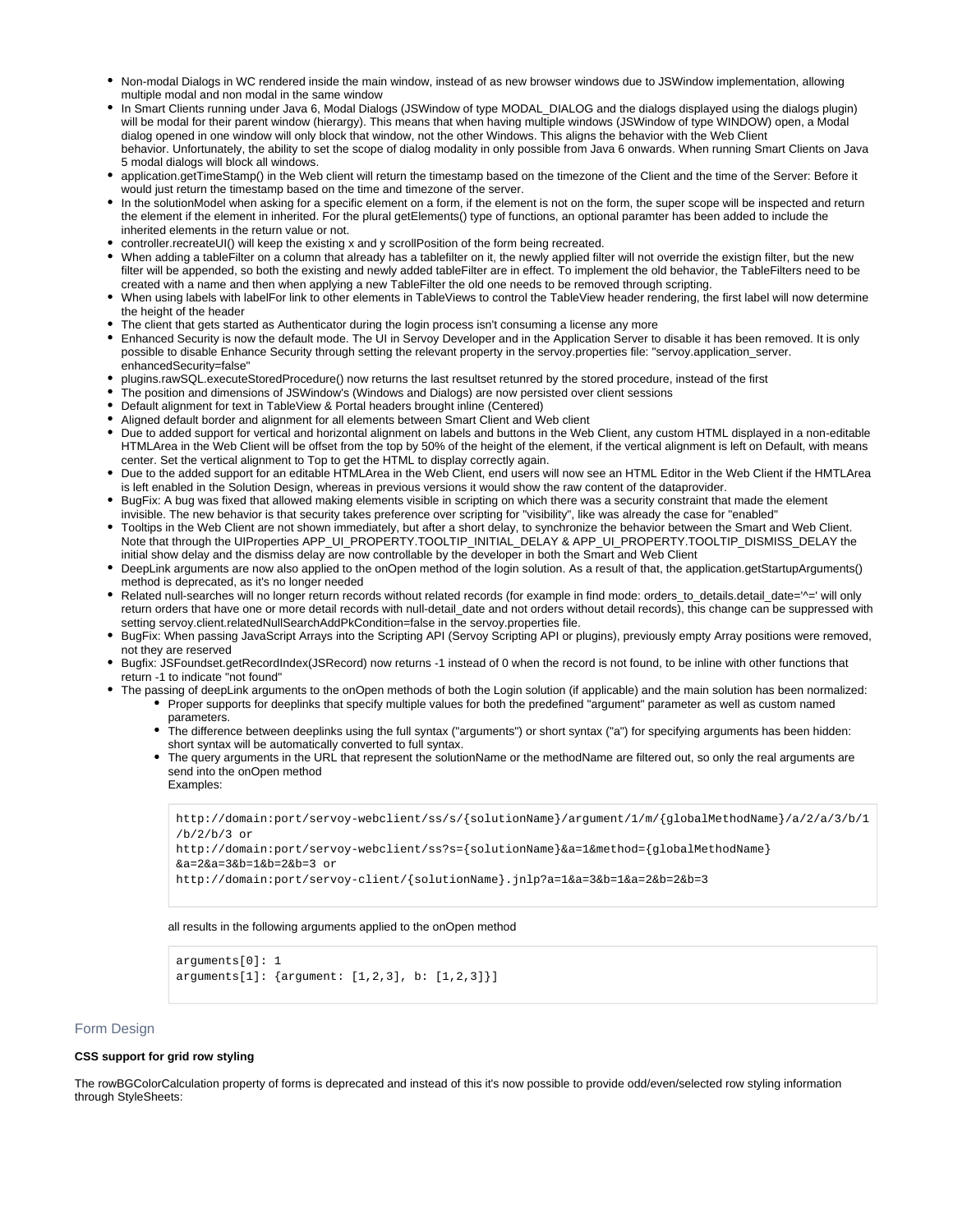```
/* Generic Grid styling, styles the following:
 * - ListView row background
 * - TableView grid cell background, foreground & font
  * - Portal grid cell background, foreground & font
 *
 * The row styling classes can be used in combination with form and portal classes:
 * - form odd, form even, form selected, form.xxx odd, form.xxx even, form.xxx selected
 * - portal odd, portal even, portal selected, portal.xxx odd, portal.xxx even, portal.xxx selected
  */
/* Grid row styling: Applies to: Grid of forms in TableView and Portals */
odd, even, selected {
 background-color: #FFFFFF;
 color: #242424;
}
odd {
 background-color: #F5F7F9;
}
even {
}
selected {
 background-color: #d4d4d4;
 color: #FFFFFF;
}
```
The CSS grid row styling is applied to all elements in the grid rows. The deprecated rowBGColorCalculation property supported individual cell styling as well: this functionality is replaced conditional formatting functionality though a new onRender event on form and Element level. See "Conditional formatting" below for more information.

### **Conditional formatting**

Starting from Servoy 6 there is a new onRender event added to Forms, Portals and Elements. The aim of this event is to allow changing display properties of supporting components just before they are shown or updated. As such it can be used for conditional formatting for example and it complements the static styling options (setting properties on elements of through StyleSheets, semi conditional Styling (Row styling, see previous item) and the runtime API of all elements.

On Form and Portals the event is fired not only for the Form/Portal itself, but also for all the standard Servoy Elements on the Form/Portal, if the element does not have its own onRender event handler. The Form/Portal level onRedner event will not fire for beans.

The onRender event handler is called with a parameter of type JSRenderEvent, that provides the following functions:

- **getRecord():** the record of the rendered object
- **getRecordIndex():** the index of the rendered object
- **getRenderable():** the rendered object

The returned object is of type Renderable. A Renderable object can be an instance of a RuntimeForm, RuntimePortal or any of the other RuntimeXxxx elements.

The Renderable class exposes all the properties that can be set in the onRender event and also utility functions to get the rendering element type and its dataprovider.

The Renderable class is a generic class and some of the properties and methods are not applicable on the actual object being rendered. For example, if the object being rendered is an instance of RuntimeForm, the property toolTipText or the method getDataProviderID are irrelevant. When these are set/called anyway, they will fail silently

- **hasFocus():** whether or not the rendered object has the focus
- **isRecordSelected():** whether or not the record of the rendering object is selected

Any updates made in the onRender event to the rendering object are persistent within the Client session until changed through the runtime API of the element or in a consecutive onRender event. This means that in the onRender logic, both states of a property need to be handled. This means that if the onRender is used to set the fgcolor of a field depending if the dataprovider's value is negative or not, the fgcolor needs to be explicitly set for both negative and positive numbers. When the same foreground property is also set in scripting and should overrule the onRender, the developer needs to take care of this inside the onRender logic

Example use: Making negative values in a column red and zero values orange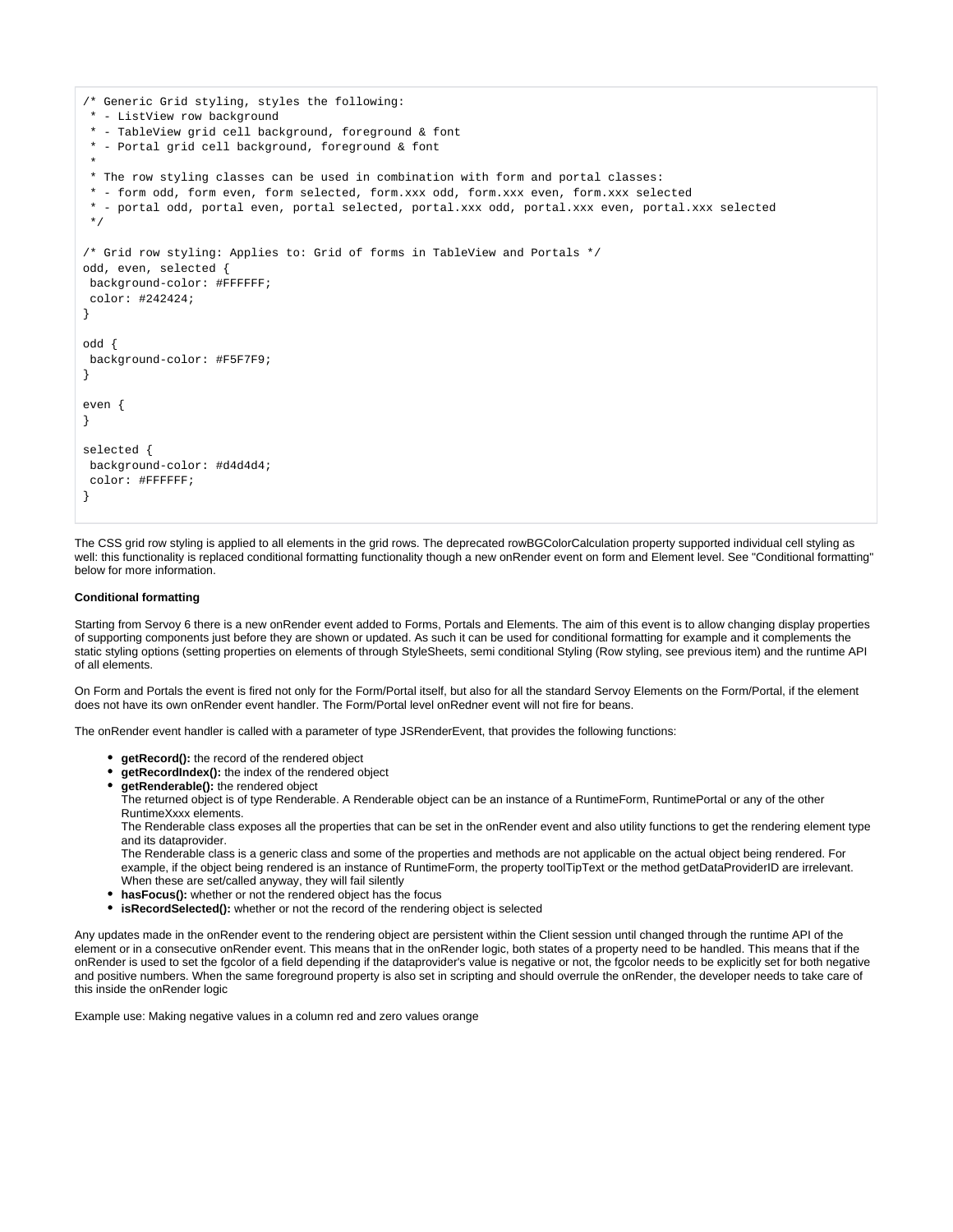```
/**
 * Called before the form component is rendered.
 *
 * @param {JSRenderEvent} event the render event
 */
function onRender(event) {
 /** @type {JSRecord<db:/udm/orders>}*/
 var rec = event.getRecord()
if (\text{rec amt}\_\text{tax} == 0) {
     event.getRenderable().fgcolor = '#ff6600';
  } else if (rec.amt_tax < 0) {
     event.getRenderable().fgcolor = '#ff0000';
 } else {
     event.getRenderable().fgcolor = '#000000'; 
 }
}
```
A About performance: The onRender event will be fired often. It's therefor advised to keep the logic inside the onRender event handler method as optimized as possible, for quick execution. It's advised to refrain from calling any code outside the API of the JSRenderEvent or the Renderable class.

### **Inheritance model**

The Inheritance model of Servoy has been enhanced to allow:

- Overriding all inherited Form properties
- Overriding all properties of inherited elements
- Overriding all properties of inherited Form parts

# **Behavior Change**

Due to the extension of the Inheritance model a behavior change was introduced. When asking for elements and/or parts of forms that extend other forms, the inherited elements/parts are also returned in Servoy 6, whereas prior to Servoy 6, only the non-inherited elements would be returned and the (hierargy of) super forms(s) had to be inspected

### **Misc.**

- Added rollOverImageMedia support in TableViews
- Improved Sorting indicator on Grid columns behavior: the Sorting indicator is now always shown if a FoundSet is sorted and automatically follows the actual foundset sort. Columns that display a dataprovider on which the foundset is sorted get the sorting indicator. This means that if the Foundset is sorted on dataproviders that are not linked to columns, there will be no sorting indicator. Also when the foundset is sorted in-memory, there will be no sorting indicators
- Added multi-column sort behavior on grids (TableView's and Portals): by Shift-clicking a column header, the foundset sort is extended with a sort on the dataprovider of the clicked column. The multi-column sortis also reflected in the Dorting Indicators on TableView headers
- Right-click support on Tableview headers through label linked to field using labelFor relation
- Ability to lock one or more columns on the left and/or right of a Tableview in place (meaning they cannot be rearranged), by anchoring the element representing the column cell top and bottom. Can be combined with left/right anchoring for resizability of the column Support for number length formatting on number fields
- Support to hide the Form title from the Title bar in the Smart Client or the Tab name of the browser in case of the Web Client, by specifying "none" as value for the forms titleText property
- Added support for displaying HTML contained in the titleText property of non-editable HTMLArea's. Useful to show (multiple) href links in the UI. Same functionality was already available through Labels, but on Labels the entire label acts as click-able area (showing a HAND cursor), whereas when done with an HTMLArea only the links are click-able. The "displayTags" property on the HTMLArea needs to be set to true in order to process the titleText property.
- Added encapsulation support on Forms: the ability to mark Forms as Private, Module Private and/or to prevent access to the Form's elements, controller, foundset and/or dataproviders
- Improved support for separators within Combobox dropdowns:
	- Better styling
	- Non-selectable
	- Web Client support
- Added support for single RadioButtons:
	- Fields of type Radio with a ValueList attached containing only 1 value now render a single RadioButton
	- Multiple single Radio button type of fields can act as a RadioButton group, by sharing the same dataprovider
- Added option to control the automatic dropdown behavior of Comboboxes on focus gained through the APP\_UI\_PROPERTY. COMBOBOX\_SHOW\_POPUP\_ON\_FOCUS\_GAIN property. Note that this property only affects the Smart Client, as this behavior is not controllable in browsers)
- Added ability to control the margin of text in TableView headers through the LabelFor relation
- Added support to control the delay intervals for showing and hiding ToolTips through the UIProperties APP\_UI\_PROPERTY.
- TOOLTIP\_INITIAL\_DELAY & APP\_UI\_PROPERTY.TOOLTIP\_DISMISS\_DELAY
- Grouped Elements now extend the RuntimeComponent, giving the Group object an extended designTime and Runtime API, providing options to set the location, size, visibility etc.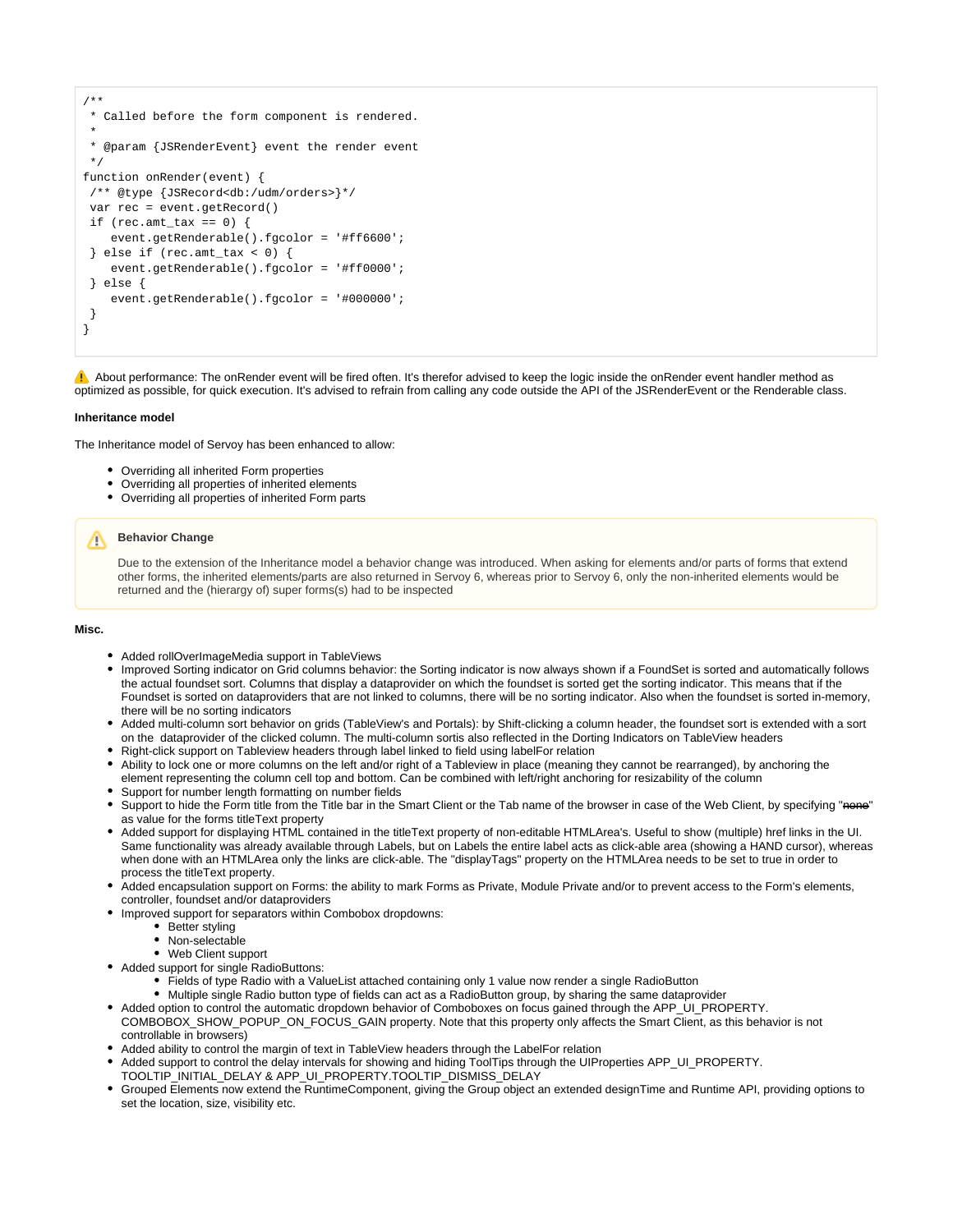Added 'empty' option to the namedFoundSet property on Forms: the 'empty' option determines if the foundset automatically loaded with records when it gets initialized. As such, this 'empty' value is a form level equivalent of the databaseManager.setCreateEmptyFormFoundsets() function, which acts globally. Note that the 'empty' setting is only looked at if the form foundset needs to be initialized: if the foundset is shared between with other forms and the through the other forms the foundset is already initialized, the 'empty' has no effect, as the foundset is already initialized

# <span id="page-17-0"></span>Drag 'n' Drop

- Added a custom Drag 'n' Drop event type JSDNDEvent with additional API:
	- dataMimetype property
	- getDragResult(): gives the result of the DND operation (DRAGNDROP.MOVE/DRAGNDROP.COPY/DRAGNDROP.NONE). Only relevant if the event type is JSDNDEvent.ONDRAGEND
	- getRecord(): gives the record on which the event occurred
- Added onDragEnd event to forms and portals: This event gets fired on the form on which the DND operation started (the form on which the onDrag event fired), regardless if a drop occurred or not
- Fix: onDragOver doesn't fire anymore for elements that are layered below other elements
- Fix: all DND related events don't fire anymore on disabled elements/forms

### **Web Client specific**

- DND operations can be canceled by the Escape key (Behavior already existing in the Smart Client)
- Fix: when onDrag returns JSDNDEvent.NONE the cursor is reverted to normal immediately
- Fix: DND related event handlers only work for the Form on which they are assigned, not for additional forms contained in containers (Tabpanel, Tabless Panel & Splitpane) on the form that has the DND related event handlers

### **Smart Client specific**

Support for DND operations to originate or end outside Servoy

### **Beans**

• Public Java API has been extended to make it possible to hook into the DND model of Servoy. These new features have been incorporated into the DBTreeView & DBTreeTableView bean.

### <span id="page-17-1"></span>Solution Model

- Added API to interact with existing Calculations or create new Calculations: Calculations added through the SolutionModel at runtime automatically become stored calculations if created with the same name as one of the
- dataproviders in the datasource on which the calculation is created Added API to interact with existing Beans and add new Beans to Forms:
- In order to add new beans to a Form using the Solution Model, the full class name of the bean is required. The bean vendor needs to supply this.
- Added factory methods to create the border, font and pageformat strings required in the solutionModel
- Added method on all objects to retrieve the object's UUID

See more details below under Runtime API > SolutionModel API

# <span id="page-17-2"></span>Client Design mode

- Added the ability to specify on element level which resize handles are enabled: See CLIENTDESIGN.HANDLES constant under Application in the Solution Explorer
- Added the ability to specify on element level if the element can be designed: See CLIENTDESIGN.SELECTABLE constant under Application in the Solution Explorer

### <span id="page-17-3"></span>Designtime API

- New onRender event on Forms and all elements
- New onDragEnd event on Forms and Portals
- New visible property on all elements
- New enabled property on all elements
- New encapsulation property on Forms
- Renamed "resizeble" property of Portals to "resizable"
- Renamed "onTabChange" event of Tabpanels to "onChange"
- Made onChange event on SplitPanes fire when teh dividerLocation is changed (through user action, window resize or scripting)
- Renamed "border" property to "borderType" on DBTreeView bean, to be inline with naming convention
- Replaced "opaque" property with "transparent" property on DBTreeView bean, to be inline with naming convention

# <span id="page-17-4"></span>Runtime API

## **Windowing API**

- New controller.getWindow(...)
- New application.isFormInWindow(...)
- New application.getWindow(...)
- New application.createWindow(...)
- New application.closeAllWindows(...)
- New JSWindow class
- Deprecated controller.getContainerName(...)
- Deprecated application.closeForm(...)
- Deprecated application.getWindowHeight(...)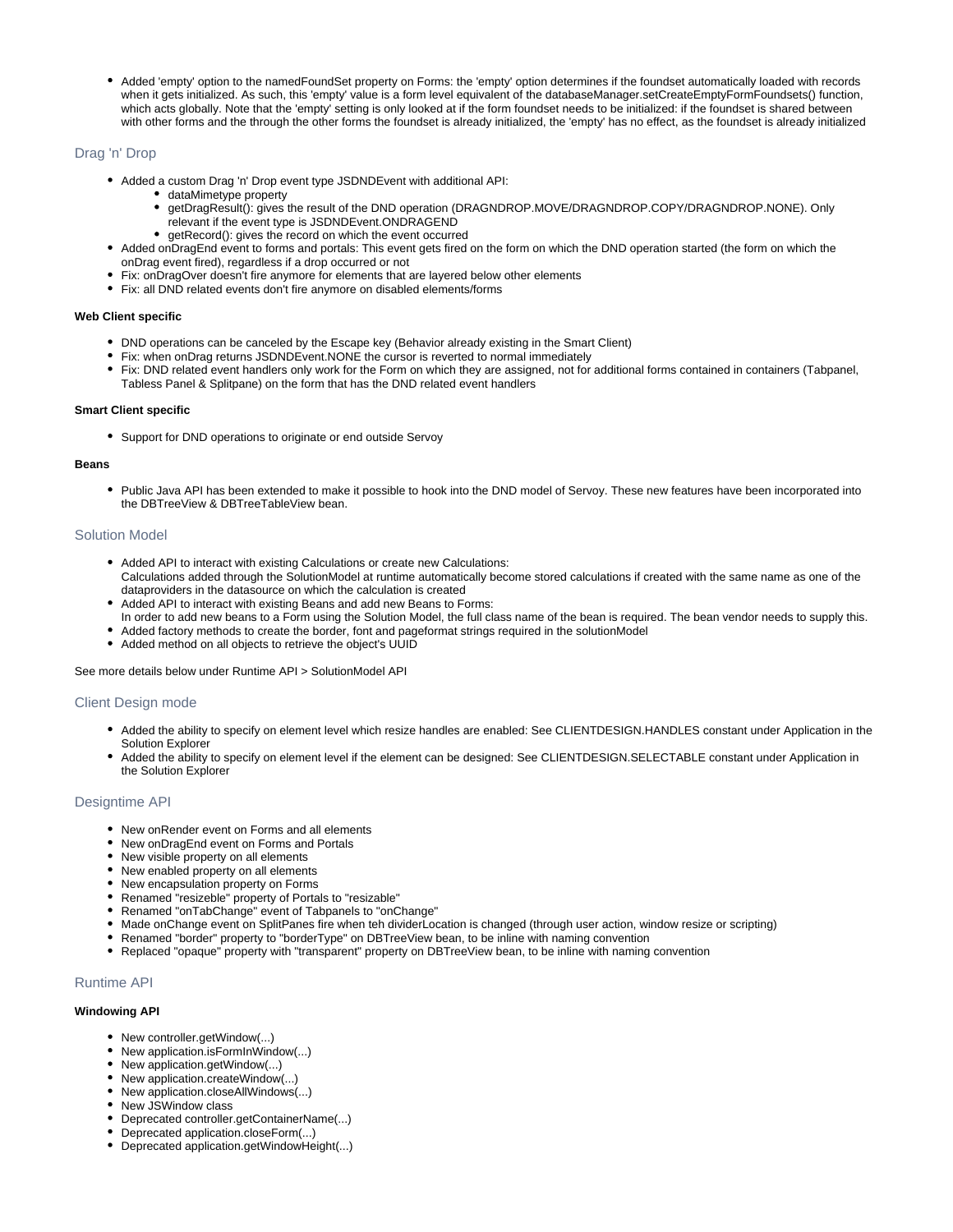- Deprecated application.getWindowWidth(...)
- Deprecated application.getWindowX(...)
- Deprecated application.getWindowY(...)
- Deprecated application.isFormInWindow(): instead use the more powerfull controller.getWindow()
- Deprecated application.setWindowLocation(...)
- Deprecated application.setWindowSize(...)
- Deprecated application.showFormInDialog(...)
- Deprecated application.showFormInWindow(...)
- Deprecated constant UICONSTANTS.FULL\_SCREEN

### **SolutionModel API**

- New enabled & visible property on all JSComponent instances
- New getUUID() method on all relevant Solution Model objects
- New onRender event access on all objects that implement the onRender event
- New solutionModel.wrapMethodWithArguments(...)
- New solutionModel.newCalculation(...)
- New solutionModel.getCalculations(...)
- New solutionModel.getCalculation(...)
- New solutionModel.createTitledBorder(...)
- New solutionModel.createSpecialMatteBorder(...)
- New solutionModel.createPageFormat(...)
- New solutionModel.createMatteBorder(...)
- New solutionModel.createLineBorder(...)
- New solutionModel.createFont(...)
- New solutionModel.createEtchedBorder(...)
- New solutionModel.createEmptyBorder(...)
- New solutionModel.createBevelBorder(...)
- New solutionModel.newForm(String, JSForm)
- New solutionModel.removeRelation(...)
- New class JSCalculation(...)
- New class JSBean(...)
- New JSTabPanel.removeTab(...)
- Deprecated JSTabPanel.onTabChange
- New JSTabPanel.onChange
- Deprecated JSPortal.resizeble
- New JSPortal.resizable
- New JSPortal.onDragEnd
- New JSRelation.removeRelationItem(...)
- New JSMethod.getArguments(...)
- New JSForm.getBeans(...)
- New JSForm.getBean(...)
- New JSForm.removeBean(...)
- New JSForm.newBean(...)
- New JSForm.onDragEnd
- New JSForm.encapsulation
- JSFormgetBeans/getButtons/getComponents/getFields/getFormMethods/getFormVariables/getLabels/getParts/getPortals/getTabPanels: new optional parameter "returnInheritedElements"
- New constant classes
	- UNITS
	- **TITLEPOSITION**
	- **TITLEJUSTIFICATION**
	- PAGEORIENTATION
	- FONTSTYLE
	- BEVELTYPE

### **ServoyException**

- New DataException.getStackTrace()
- New ServoyException.getStackTrace()

### **databaseManager**

- getFailedRecords: optional JSFoundset parameter
- getEditedRecords: optional JSFoundset parameter
- New addTrackingInfo(...)
- New databaseManager.dataSourceExists()
- New createDataSourceByQuery(String name, String server\_name, String sql\_query, Object[] arguments, int max\_returned\_rows): Creates a datasource directly from an SQL statement, instead of having to create a JSDataSet based on SQL and then create the DataSource based on the JSDataSet
- Deprecated getFoundSetDataProviderAsArray() in favor of databaseManager.convertToDataSet(foundset, [beta:'columnName']). getColumnAsArray()

# **Miscellaneous**

- Deprecated rowBGColorCalculation property on Forms, in favor of CSS support for odd/even/selected styling and onRender event for finegrained stylinging control
- Deprecated application.getStartupArguments(): the deeplink arguments are now also applied to the onOpen method of the login solution (were already applied to the onOpen method of the main solution), which makes the getStartupArguments() method obsolete
- Deprecated i18n.setDefaultTimezone() in favor of i18n.setTimezone()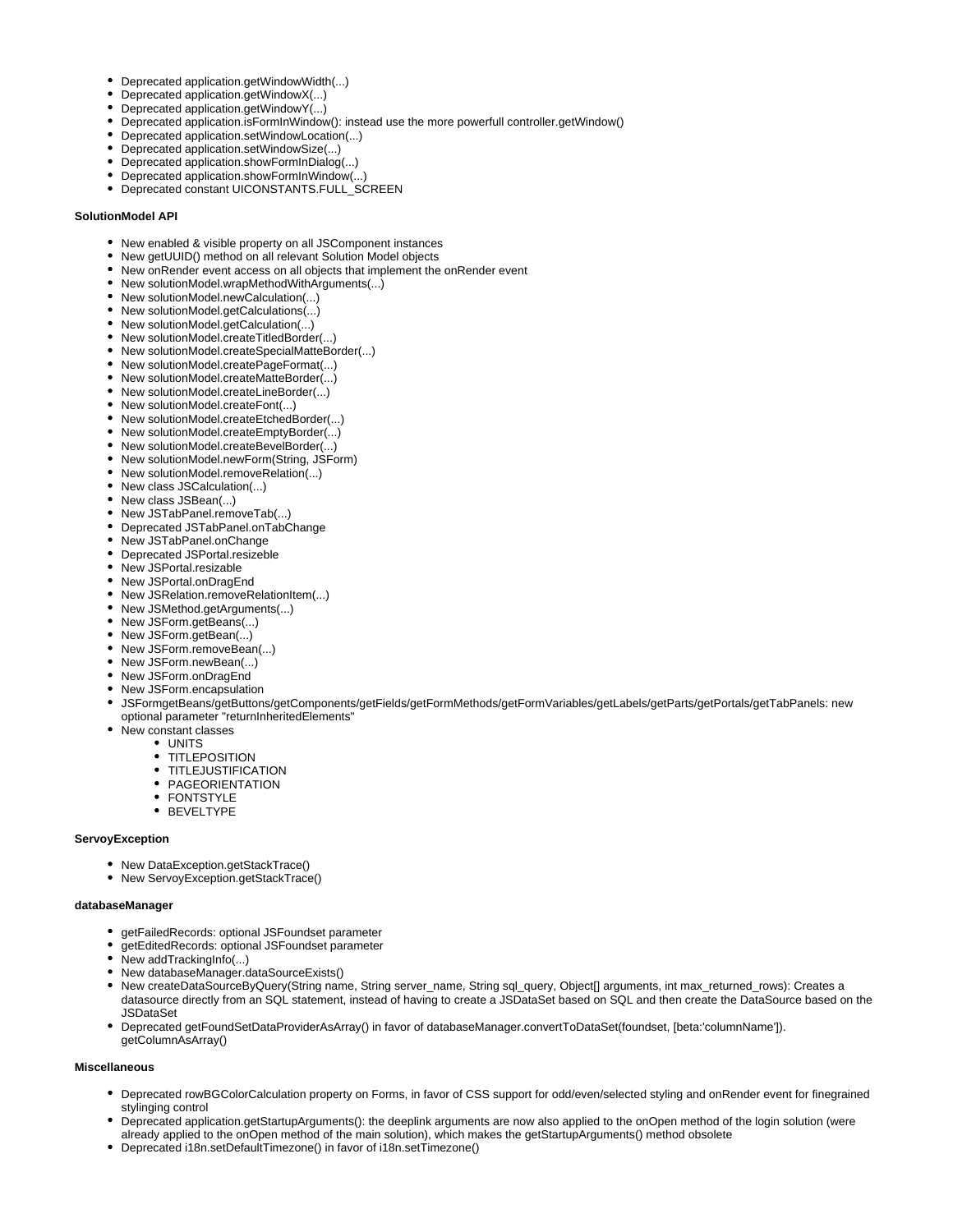- New class JSRenderEvent: eventType passed to onRender event handler methods
- New class Renderable: used by the JSRenderEvent
- New class JSWindow; see Windowing API
- New class JSDNDEvent: eventType passed to Drag 'n' Drop event handlers
- New class CLIENTDESIGN containing constants for ClientDesign
- New constants
	- UICONSTANTS.USE\_SYSTEM\_PRINT\_DIALOG
	- ELEMENT\_TYPES.TYPE\_AHEAD
	- ELEMENT\_TYPES.SPLITPANE
	- ELEMENT\_TYPES.RTF\_AREA
	- ELEMENT TYPES.RECTANGLE
	- ELEMENT\_TYPES.HTML\_AREA
	- ELEMENT\_TYPES.COMBOBOX
	- DRAGNDROP.MIME\_TYPE\_SERVOY\_RECORD
	- DRAGNDROP.MIME\_TYPE\_SERVOY
	- JSEvent.ONDRAGEND
	- SQL\_ACTION\_TYPES.UPDATE\_ACTION
	- SQL\_ACTION\_TYPES.SELECT\_ACTION
	- SQL\_ACTION\_TYPES.NO\_ACTION
	- SQL\_ACTION\_TYPES.INSERT\_ACTION
	- SQL\_ACTION\_TYPES.DELETE\_ACTION
- New security.isUserMemberOfGroup(...)
- New JSTable.getDataSource(...)
- New JSRecord.getDataSource(...)
- New JSDataSet.sort(Function)
- New JSFoundset.sort(Function, [beta:defer])
- New setRollOverImageURL(...) on Labels and Buttons
- New getImageURL() on Labels
- Deprecated .getTitleText() on fields in favor of a titleText property that also allows setting the titleText at runtime
- Made Date.setYear deprecated (is deprecated in ECMAScript)
- Made relation parameter optional for setLeft/RightForm(...) functions for Splitpane instances
- Added support for multiple fallback filter values in i18n.setI18NMessagefilter, by supplying an Array of Strings for the value parameter
- Newi18n.getCountries()
- New i18n.setDefaulttimeZone()
- Add support to utils.stringReplaceTags() to accept as input not only a JSFoundset or JSRecord but a RuntimeForm as well
- New application.removeClientInfo()
- Added UIConstant that determines whether readOnly fields remain readOnly in findMode or not: APP\_UI\_PROPERTY. LEAVE\_FIELDS\_READONLY\_IN\_FIND\_MODE
- Support for IN operator support in scripted Find/Search. The advantage over the OR ('||') option are:
	- Unlimited size: the Or statement is limited to what the database supports
		- The values don't need to concatenated into a String value, making it easier to work with values containing '||' or working with Dates

if (foundset.find()) { foundset.name = ['John', 'Paul', 'Ringo', 'George']; foundset.search(); }

### <span id="page-19-0"></span>Web Client specific

- Support added to Icons on Tabs of a Tabpanel
- Support added for percentage values when setting the divider position of Splitpanes (values between 0 and 1 are considered percentage values e. g. 0.5 means 50%)
- Support added for .replaceSelectedText(...) on fields
- Support added for rollOverImageMedia
- Support for "media:///...." in HTML inside tooltips
- Support for "media:///...." for the "scr" attribute of Script and Style tags included in non-editable HTMLArea's and HTML contained in the text property of Labels
- Added mnemonic support in Web Client
- Added horizontal & vertical alignment support to labels/buttons with images in the Web Client
- Link tags contained in non-editable HTMLArea's are now inserted into the HEAD part of the Markup
- Support for HTML on nodes of the DBTree(Table)View beans
- Support for separators within ComboBox dropdown
- Partial Dialogs plugin support (see [Plugins & Beans](#page-20-0))
- Added support for editable HTMLArea: editable HTMLArea's in the Web Client will now display a full WYSIWYG HTML editor. due to the nature of the Web Client, the HTML Editor displays all it's buttons inside the HMTLArea, whereas in the Smart Client, the buttons are displayed in a ToolBar in the main Toolbar area
- Added anchoring support for non-Servoy-aware beans
- Performance improvement of the Web Client due to compression enabling by default
- Moved all styling of Tabpanels to the servoy\_default\_webclient\_stylesheet.css
- Moved default form background-color into servoy\_default\_webclient\_stylesheet.css
- Exposed an 'indicator' styleClass in servoy\_default\_webclient\_stylesheet.css, to allow customization of the Loading indicator
- Ability to control the text of the "Loading..." indicator by specifying an i18n key with the following name: servoy.general.loading
- Disabled tooltips on touch devices
- Upgraded several used libraries:
	- Upgraded to jQuery 1.5
	- Upgraded to YUI 2.8.2r1
- Support for retrieving browser-side variables in JavaScript callbacks inside non-editable HTMLArea's by using a prefix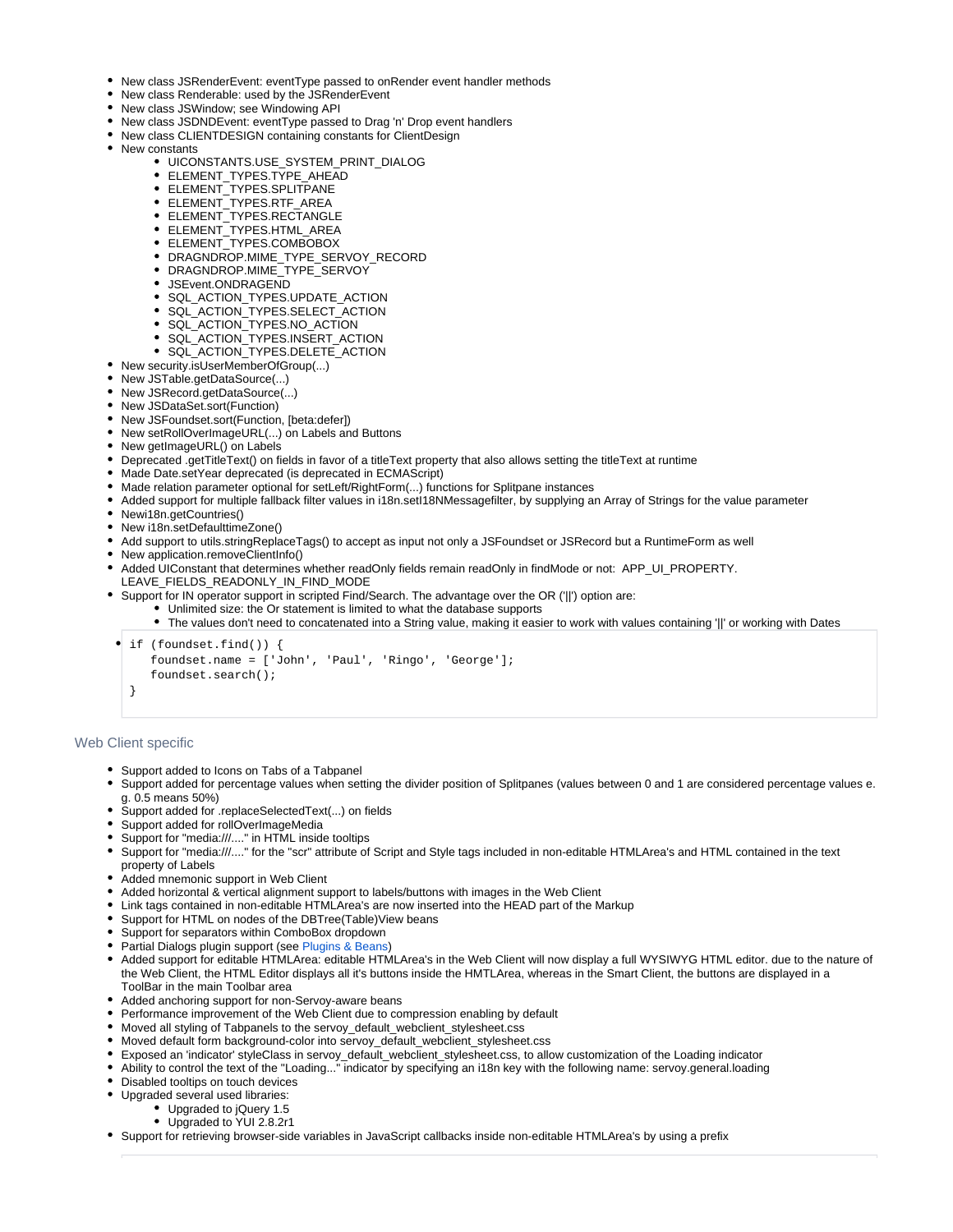```
<html>
<body>
<button onclick="javascript:globals.myCallBackMethod(browser:browserSideVariableName1, browser:
browserSideVariableName1)">test</button>
</body>
</html>
```
### <span id="page-20-0"></span>Plugins & Beans

### **New OpenID plugin:**

### To be described

# **Dialogs plugin**

- The method showWarningDialog(...) can now be used in combination with the Web Client and present the user with the native browser "alert" dialog. Note that the dialog will only be show to the user after the method is finished.
- In Smart Clients running under Java 6 all dialogs popped up through the plugin only block their parent window hierargy: In Java 5 a dialog popped up through this plugin locks all existing windows

### **DBTree(Table)View beans**

- Drag 'n' Drop support
- CSS Styling Support
- Support for HTML as text for nodes of the tree in Web Client
- Added Double & RightClick support
- Added support to set the columnWidths

### **File plugin**

- Deprecated getRemoteList()
- Deprecated plugins.file.getHomedirectory() in favor of plugins.file.getHomeFolder()
- New file.getRemoteFolderContents(...)
- New file.getDefaultUploadLocation(...)
- New JSFile.setBytes(...)
- New class JSProgressMonitor

#### **Maintenance plugin**

- New JSClientInformation.getLoginTime(...)
- New JSClientInformation.getIdleTime(...)
- New JSTableObject.getDataSource(...)

### **RESTful Web Services plugin**

- Added support to ws\_read & ws\_create method to optionally return an XML object instead of a JavaScript Object. (see JS Lib > XML)
- Added support for retrieving the Query Parameters of the Request: they will be passed in an Array as the last argument into the ws\_ call.

```
/**
 * @param {String...} pathArguments
 * @param {Object<Array<String>>} requestParams
 */
function ws_read(pathArgument, requestParams) {
   var requestParams;
    if (arguments.length > 0 && arguments[arguments.length -1 ] instanceOf Array) {
         _requestParams = arguments[arguments.length - 1];
 }
}
```
Added support for returning specific HTTP Status codes from the ws\_\* methods, by throwing an exception with a number as value:

```
throw 404; //404 is the HTTP status code for Not Found, for example. (see http://www.w3.org/Protocols/rfc2616
/rfc2616-sec10.html)
```
Ability to implement custom authentication, by implementing a ws\_authenticate method, similar to the other ws\_ methods:

/\*\*

- \* @param {String} userName
- \* @param {String} password
- \* @returns {Boolean}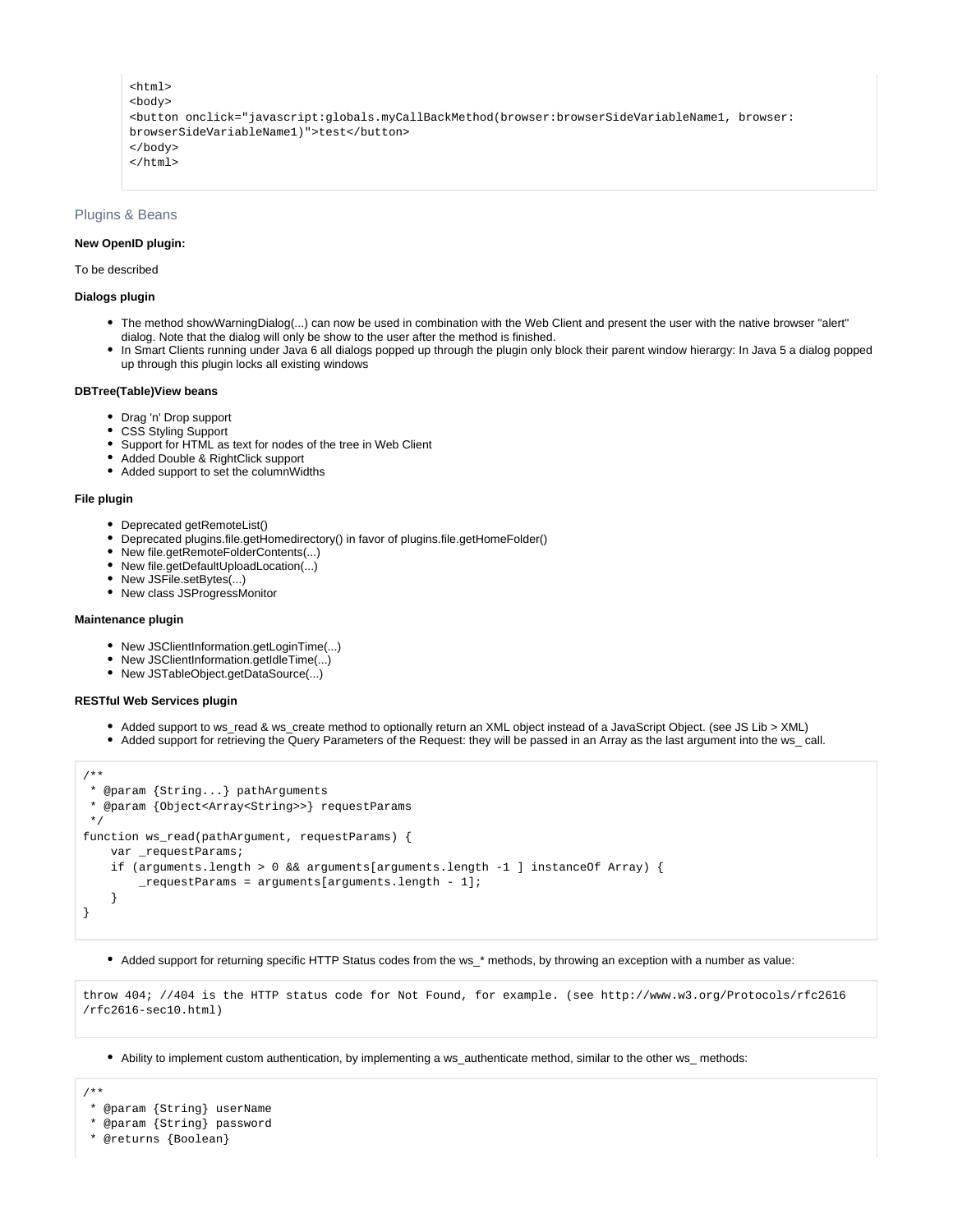```
 */
function ws_authenticate(userName, password) {
    //Implement custom authentication logic here
    return true;
```
- }
- Ability for clients to check through an HTTP Options Request which operations (PUT, GET, DELETE and UPDATE) are supported i.e. which ws \* methods are implemented

### **SpellCheck plugin**

Added Google SpellChecker support In the Smart Client under Edit > Preferences > SpellCheck the a setting is exposed for the User to select the Spelling Engine to use. This can be either Rapid (default) or Google.

### **HTTP plugin**

Http plugin enhancements:

- Normalized programming API:
	- Instead of creating a Client and referencing the client based on a name string, now a Client object is returned, with it's own API
	- Each RequestType has it's own Class with the relevant methods
	- The execution of a Request returns a Response class which again has it's own API
- Support for all requestTypes: Post, Put, Delete, Get, Options, Trace
- API on Requests to set Headers, Parameters and BodyContent
- API on Response to get Headers, Parameters and BodyContent
- Included constants for all Http Status codes
- Kerebos & NTLM authentication support
- New .setTimeout(...) method on the HttpClient class

### **PDF plugin**

Added support for working with XFA forms

### **PDF Output plugin**

The PDF output plugin is now registered as Printer, to allow printing to PDF from the Print Preview in the Smart Client

### **Window plugin**

- Deprecated .validate() on Toolbar and MenuBar class, as they are no longer required. Changes to the Toolbar or MenuBar are visible immediatly
- Deprecated plugins.window.setToolBarvisible() in favor of plugins.window.setToolbarAreaVisible(), to align the name with what the method actually does
- Added support to create MenuBars on (Modal) Dialogs as well (Windows was already possible)
- Added .putClientProperty() to the UI classes of the windows plugin
- New setBackgroundColor/setForegroundColor methods on RadioButton/Checkbox/MenuItem classes of window plugin
- Added maximize() method, to maximize a JSWindow of type Window in the Smart Client

### **Misc.**

- Added plugins.textxport.textExport(...) to script the export
- Added plugins.excelxport.excelExport(...) to script the export
- New plugins.mail.isValidEmailAddress(...)
- The preferred size of Beans is now honored when placing beans onto a form in the Form Editor
- Added anchoring support for non-servoy-aware beans in the Web Client
- Added setting on the Admin page to store the StyleClass name set on an element as a UIProperty on the element. The setting on the Admin page, "servoy.smartclient.componentStyleClassDelegatePropertyKey" allows to specify the name for the UIProperty. This information can then be read and used by, for example, Look and Feels.
- For Beans that supply an Icon through a BeanInfo class, the Icon is now used in the display of the bean in the Form Editor Palette
- Support for multi-value property editors on beans (see Servoy 6 Public Java API for more details: [[http://www.servoy.com/docs/public-api/6xx/com](http://www.servoy.com/docs/public-api/6xx/com/servoy/j2db/dataui/PropertyEditorHint.html) [/servoy/j2db/dataui/PropertyEditorHint.html|](http://www.servoy.com/docs/public-api/6xx/com/servoy/j2db/dataui/PropertyEditorHint.html)http://www.servoy.com/docs/public-api/6xx/com/servoy/j2db/dataui/PropertyEditorHint. html] and [http://www.servoy.com/docs/public-api/6xx/com/servoy/j2db/dataui/PropertyEditorOption.html|http://www.servoy.com/docs/public-api /6xx/com/servoy/j2db/dataui/PropertyEditorOption.html]

# <span id="page-21-0"></span>Miscellaneous

- Dedicated SolutionType values for pre and post import hooks, instead of relying on a naming convention
- Ability to use a global method as PK generator, through selecting a global method under Auto Enter > Lookup Value on the Column in the Table editor
- Support for using variables of type Boolean inside relations, mapping on integer columns
- Added ability to use separators in ValueLists
- Made "Left Outer Join" the default value for new relations
- Ability to use global variables of type Boolean in Relations. Can map to integer columns containing 0 or 1 in the database
- Support i18n filter fallbacks for i18n.setI18NMessagesFilter (see samplecode)
- Support to mark functions through the JSDoc @AllowToRunInFind tag to be executed as event handlers while in FindMode:
- Previously methods attached to event handlers would only execute in FindMode if the contained the code the execute a search (controller.search() or foundset.search()). As of Servoy 6 any method that contains the @AllowToRunInFind tag in it's JSDoc will be executed in FindMode when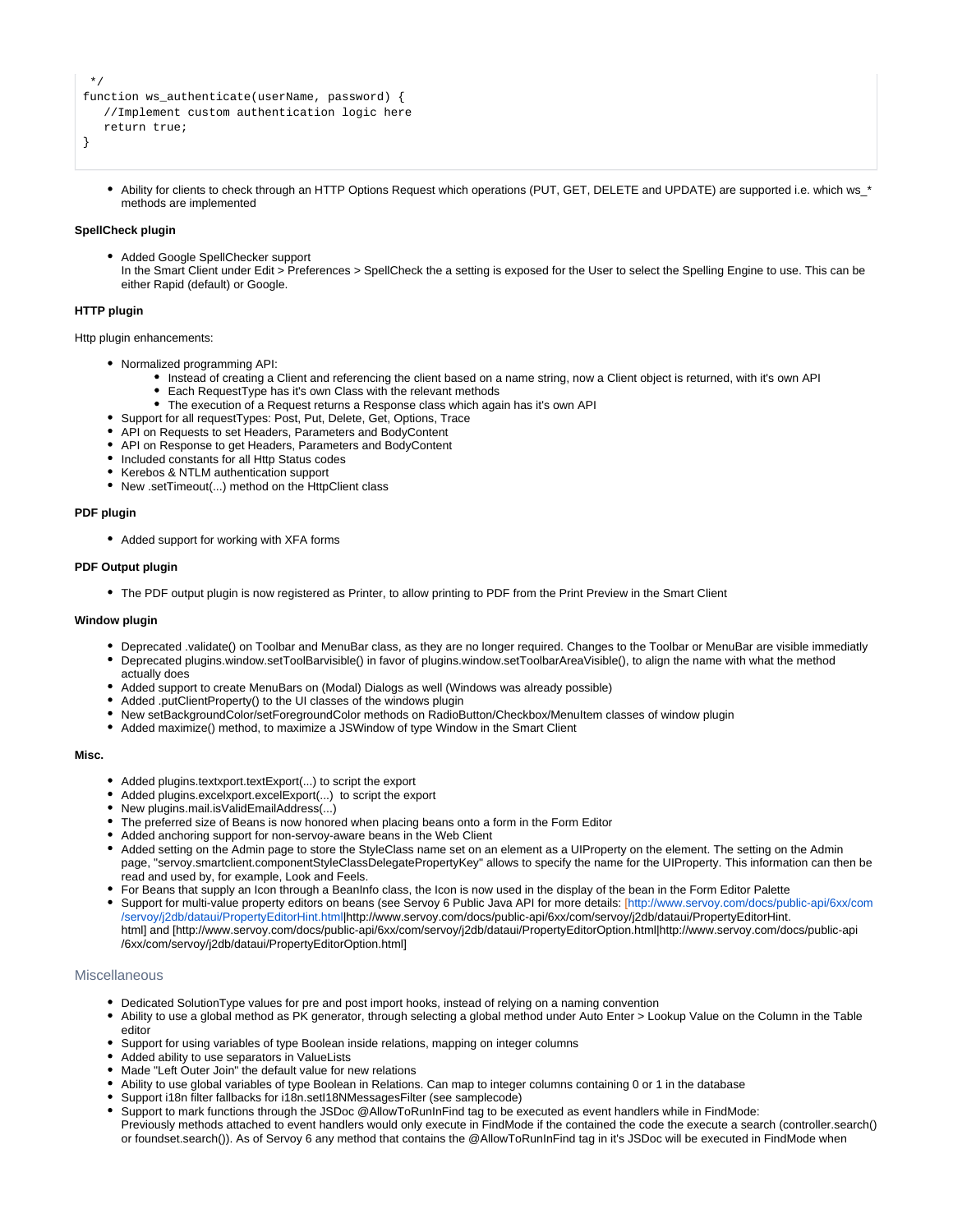attached to an event. Note that there are limitations to what is possible in scritping while in FindMode and that certain behavior is not well defined. More information on this will follow.

- Support to mark variables and functions as private through JSdoc using the @deprecated JSDoc tag
- Support for dependent ValueLists when in FindMode
- Added extra parameter to globals method ValueList that indicated if the FoundSet is in FindMode
- Optimized databaseManager.recalculate() to only trigger the recalculation of stored calculations
- Added weeknumber to Date Field calendar popup in Smart Client, to bring it inline with the Web Client

# <span id="page-22-0"></span>Deployment

### **General**

- Compression is enabled by default on the Servoy Application Server for serving HTML, CSS and JavaScript files, which improves the performance of the Web Client
- Lazy loading of the datamodel of database server clones, resulting in faster Servoy Application Server startup and no unneeded overhead for database server clones that aren't going to be used
- Enhanced Security is now the default mode, can only be disabled by manually setting the relevant property in the servoy.properties file: "servoy. application\_server.enhancedSecurity=false"
- The default value for the MaxHeapSize memory setting (-Xmx) for the Application Server has been changes to 1Gb (both in servoy\_server.bat as well as in the wrapper.conf for the Service component)
- Display Community Edition splash screen content over HTTPS, to prevent mixed content warnings when running the community edition over **HTTPS**
- In the Preferences of the Smart Client, the Services Preference tab is hidden if the Smart Client is not connected to the Application Server through Direct connection of TwoWay socket
- BugFix/BehaviorChange: pre-import hook now runs before updating the datamodel and importing sample data
- Improved Web Client source generation: The generated source will always use short, dynamic ID's, to lower the amount of data that needs to be send back and forth between the browser and the server.

The option on the Servoy Admin page to use Local ID's (servoy.webclient.templates.use\_local\_ids) has been removed, as it's no longer needed. The HTML/CSS templates contain the long UUID and Servoy will automatically map the UUID's in customized templates at runtime to the internal ID's that end up in the Web Client's page markup

### **Admin page**

- Ability to update the "Maximum connections active" and "Maximum connections idle" without requiring a restart
- Added ability to specify the user directory for Smart Clients on the Admin page
- Ability on the Admin page to set on Solution level if the the solution is to use Anchors in the Web Client or not
- Ability to "compact" a Solution: this removes all but the latest release of the solution
- Added Styles node, to allow the deletion of StyleSheets from the Repository
- Added a grid-like Database Server overview on the Servoy Admin page for better overview of the status of all Database Server connections, with links to get to the details of a specific Database Server. Database Server clones will be grouped under their master.
- Moved the Log Server setting away from the individual Database Server details to the Database Server overview, as there can only be one Log server defined on the Application Server
- Added Solution import option to auto update Servoy Sequences after import
- Added Database Server name to the Performance Data page of the Admin page
- Added log entry when clearing the log on the Server Log page of the Admin page
- Moved the link to import Solutions to the top of the Solutions page on the Admin page
- Improved type tagging of queries in the Performance Data page on the Admin page. For example, FoundSet queries are now properly tagged as FoundSet queries.
- Added option to push a Font to clients as well (To complement the already existing Look & Feel and Theme push options)
- Removed SocketFactory.useTwoWaySocket and SocketFactory.rmiServerFactory on the Network section of the Admin page and replaced them with a SocketFactory.tunnelConnectionMode property that is displayed as a dropdown with the available options.
- Added option to disable SSL encryption when using the HTTP Tunnel if the HTTP Tunnel runs over HTTPS (to prevent double encryption)
- Added option to set the min and max Java Version for Smart Clients on the Admin page: Setting the minimum Java version to Java 1.6 will force the Smart Client to only start when Java 6 is available on the Client machine.
	- servoy.smartclient.min\_java\_version
	- servoy.smartclient.max\_java\_version
- Relocated Smart Client related memory settings under the "Smart Client Settings", instead of the "Memory/Performance settings"
- Removed "servoy.webclient.templates.use\_local\_ids" preference, see "Improved Web Client source generation" item under General

### **All-In-One installer**

- Split the workflow in the installer into two separate flows: Servoy Developer installation and Servoy Application Server installation
- Added the option to download & install the EnterpriseDB Standard Server instead of installing the bundled PostgreSQL database engine
- Added the option to connect to an existing database instead of installing the bundled PostgreSQL database engine
- Due to the two items above, the installation will always contain a servoy.properties file after installation, contrary to Servoy 5.2 where it was missing after deselecting the Database option in the installer
- Added the ability to specify the database server and data directories and the database server port when installing the bundled PostgreSLQ database
- Added the PostgreSQL upgrade module to the bundled PostgreSQL
- Made installation of Clustering configuration optional for Application Server installations and removed it from the Developer installation
- Split the installation of the Service component into two parts: installing the component and setting up the actual service
- Changed License Agreements text to styled text for better readability
- Added options to set the HTTP and RMI port in the installer
- Added warning when trying to install into Program files on Windows
- Changed the options panel into a tree structure to better resemble dependencies
- When installing the Application Server, the option "servoy.application\_server.startRepositoryAsTeamProvider" is set to false by default